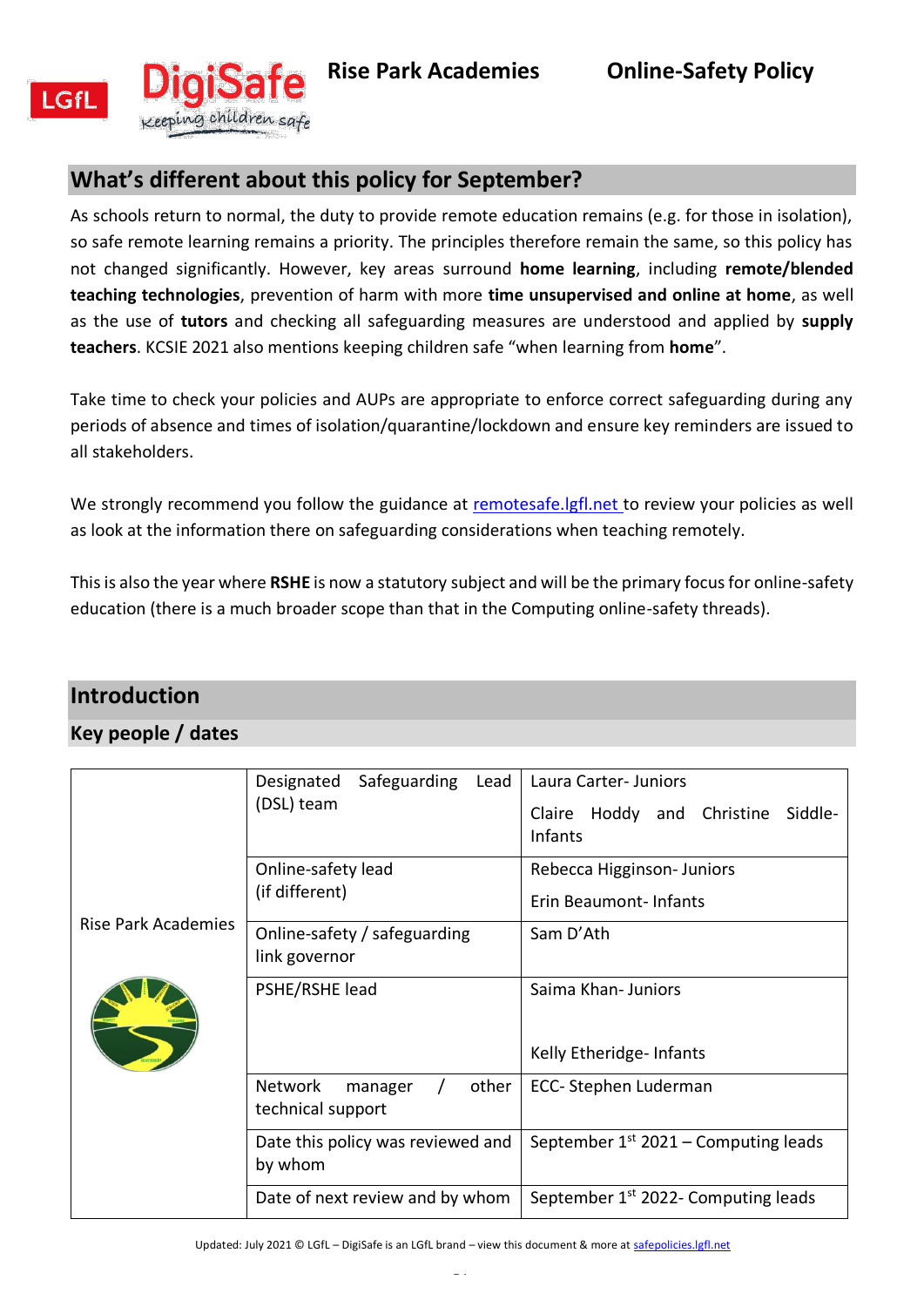



## <span id="page-1-0"></span>**What is this policy?**

Online safety is an integral part of safeguarding and requires a whole school, cross-curricular approach and collaboration between key school leads. Accordingly, this policy is written in line with 'Keeping Children Safe in Education' 2021 (KCSIE), 'Teaching Online Safety in Schools' 2019, statutory RSHE guidance 2019 and other statutory documents. It complements existing and forthcoming subjects including Health, Relationships and Sex Education, Citizenship and Computing; it is designed to sit alongside your school's statutory Safeguarding Policy. Any issues and concerns with online safety must follow the school's safeguarding and child protection procedures.

### <span id="page-1-1"></span>**Who is it for; when is it reviewed?**

This policy should be a living document, subject to full annual review but also amended where necessary during the year in response to developments in the school and local area. We recommend you read the **DfE** ['Get help with remote education'](https://get-help-with-remote-education.education.gov.uk/) guidance at [safepolicies.lgfl.net](https://safepolicies.lgfl.net/) before reissuing your school policies for online safety, safeguarding and AUPs to see what needs changing in the light of potential closure, remote learning and alternative arrangements at school. Although many aspects will be informed by legislation and regulations, you should involve staff, governors, pupils and parents in writing and reviewing the policy (KCSIE stresses making use of teachers' day-to-day experience on the ground). This will help ensure all stakeholders understand the rules that are in place and why, and that the policy affects day-to-day practice. Pupils could help to design a version in language their peers understand or help you to audit compliance. Acceptable Use Policies (see appendices) for different stakeholders help with this – ensure these are reviewed alongside this overarching policy. Any changes to this policy should be immediately disseminated to all the above stakeholders.

### <span id="page-1-2"></span>**Who is in charge of online safety?**

You may have a named online-safety lead at your school (see above); this person may or may not be the designated safeguarding lead (DSL), but KCSIE makes clear that "the designated safeguarding lead should take **lead** responsibility for safeguarding and child protection (including online safety)."

#### <span id="page-1-3"></span>**What are the main online safety risks today?**

Online-safety risks are traditionally categorised as one of the 3 Cs: Content, Contact or Conduct (identified by Professor Tanya Byron's 2008 report "Safer children in a digital world"). These three areas remain a helpful way to understand the risks and potential school response, whether technological or educational. They do not stand in isolation, however, and it is important to understand the interplay between all three.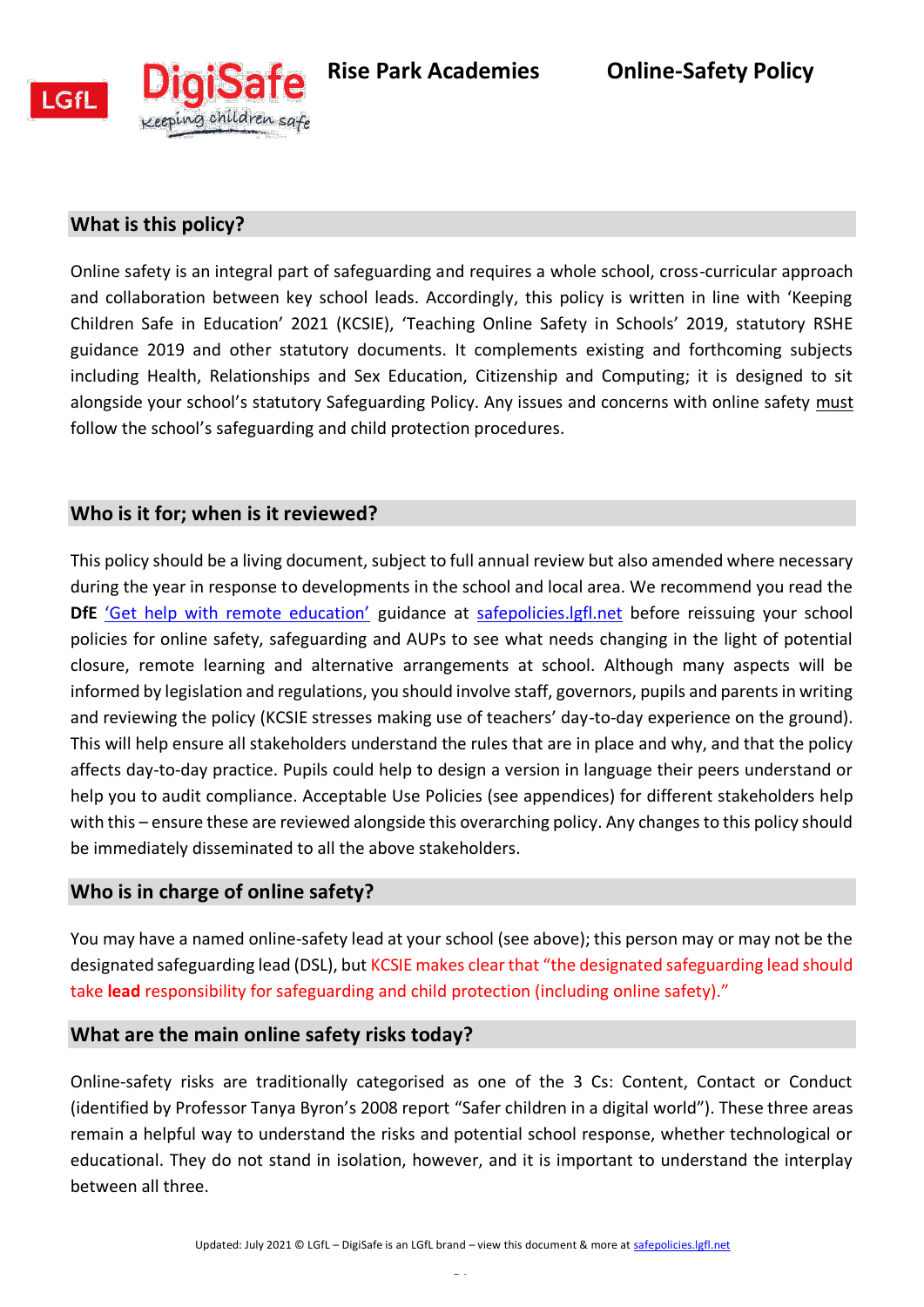



Many of these new risks are mentioned in KCSIE 2021, e.g. extra-familial harms where children are at risk of abuse or exploitation to multiple harms in situations outside their families including sexual exploitation, criminal exploitation, serious youth violence, upskirting and sticky design.

In past and potential future **remote learning and lockdowns**, there is a greater risk for grooming and exploitation (CSE, CCE and radicalisation) as children spend more time at home and on devices. There is a real risk that some of your pupils may have missed opportunities to disclose such abuse during the lockdowns or periods of absence. The quick audit safeposters. Igfl.net or quiz at digisafedigest. Igfl.net may help to surface some of these issues.

Following the government's investigation into **peer-on-peer sexual abuse** and [Ofsted review,](https://www.gov.uk/government/publications/review-of-sexual-abuse-in-schools-and-colleges/review-of-sexual-abuse-in-schools-and-colleges) schools will need to review their policies to ensure appropriate processes are in place to allow pupils to report sexual harassment and abuse concerns freely, knowing these will be taken seriously and dealt with swiftly and appropriately – ensure pupils are aware of the ne[w NSPCC helpline](https://www.nspcc.org.uk/about-us/news-opinion/2021/sexual-abuse-victims-schools-helpline/) and your school's internal reporting channels. Ways we can help you stay up to date with the latest news, risks, opportunities, bestpractice and trends include the LGfL DigiSafe [blog,](https://safeblog.lgfl.net/) [newsletter](https://safenewsletter.lgfl.net/) and our [Twitter](https://twitter.com/lgfldigisafe)[/Facebook](https://www.facebook.com/lgfldigisafe/) channels.

#### <span id="page-2-0"></span>**How will this policy be communicated?**

This policy can only impact upon practice if it is a (regularly updated) living document. It must be accessible to and understood by all stakeholders. It will be communicated in the following ways:

- Posted on the school website
- Available on the internal staff network/drive
- Available in paper format in the staffroom
- Part of school induction pack for all new staff (including temporary, supply and non-classroombased staff)
- Integral to safeguarding updates and training for all staff (especially in September refreshers)
- Clearly reflected in the Acceptable Use Policies (AUPs) for staff, volunteers, contractors, governors, pupils and parents/carers (which must be in accessible language appropriate to these groups).
- AUPs issued to whole school community, on entry to the school, with annual reminders of where to find them if unchanged, and reissued if updated after annual review
- AUPs are displayed in appropriate classrooms/corridors (not just in Computing corridors/classrooms)
- Reviews of this online-safety policy will include input from staff, pupils and other stakeholders, helping to ensure further engagement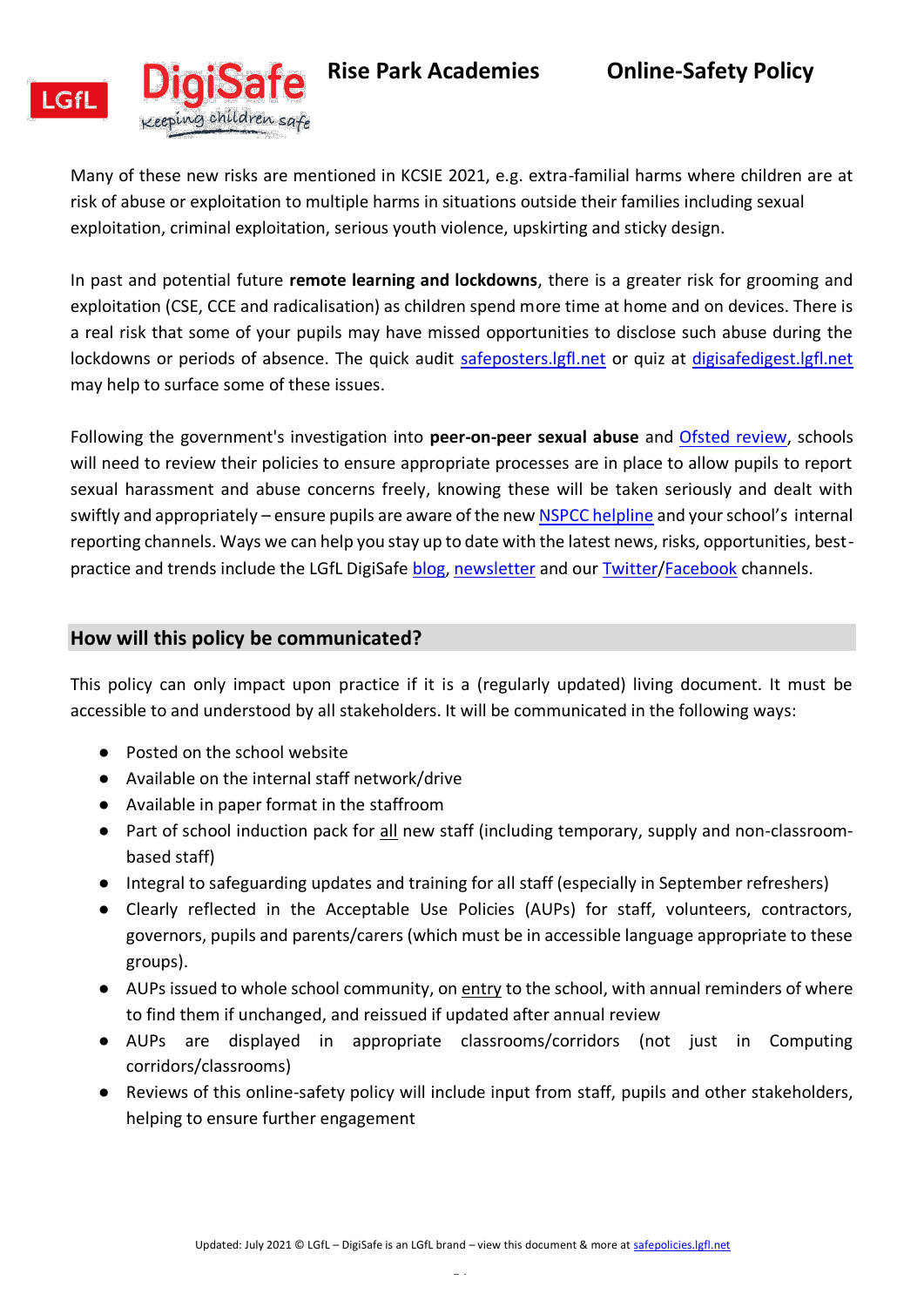



# <span id="page-3-0"></span>**Rise Park Academies Online-Safety Policy**

# **Contents**

| What's different about this policy for September?                                                                                                                                 | $\mathbf{1}$   |
|-----------------------------------------------------------------------------------------------------------------------------------------------------------------------------------|----------------|
| Introduction                                                                                                                                                                      | 1              |
| Key people / dates                                                                                                                                                                | 1              |
| What is this policy?                                                                                                                                                              | $\overline{2}$ |
| Who is it for; when is it reviewed?                                                                                                                                               | $\overline{2}$ |
| Who is in charge of online safety?                                                                                                                                                | $\overline{2}$ |
| What are the main online safety risks today?                                                                                                                                      | $\overline{2}$ |
| How will this policy be communicated?                                                                                                                                             | 3              |
| Contents                                                                                                                                                                          | 4              |
| Overview                                                                                                                                                                          | 6              |
| Aims                                                                                                                                                                              | 6              |
| <b>Further Help and Support</b>                                                                                                                                                   | 6              |
| Scope                                                                                                                                                                             | 7              |
| Roles and responsibilities                                                                                                                                                        | 7              |
| Headteacher/Principal - Carolyn Fox                                                                                                                                               | 7              |
| Designated Safeguarding Lead / Online Safety Lead - Laura Carter and Rebecca Higginson-Juniors, and<br>Clare Hoddy and Christine Siddle, and Erin Beaumont-Infants (respectively) | 8              |
| Governing Body, led by Online Safety / Safeguarding Link Governor - Sam D'Ath                                                                                                     | 10             |
| All staff                                                                                                                                                                         | 11             |
| PSHE / RSHE Lead/s -Saima Khan- Juniors and Kelly Etheridge- Infants                                                                                                              | 12             |
| Computing Lead - Rebecca Higginson- Juniors and Erin Beaumont Infants                                                                                                             | 13             |
| Subject / aspect leaders                                                                                                                                                          | 13             |
| Network Manager/technician - Stephen Luderman                                                                                                                                     | 14             |
| Data Protection Officer (DPO) -Carolyn Fox                                                                                                                                        | 15             |
| LGfL TRUSTnet Nominated contacts - Stephen Luderman; Croft                                                                                                                        | 15             |
| Volunteers and contractors (including tutor)                                                                                                                                      | 16             |
| Pupils                                                                                                                                                                            | 16             |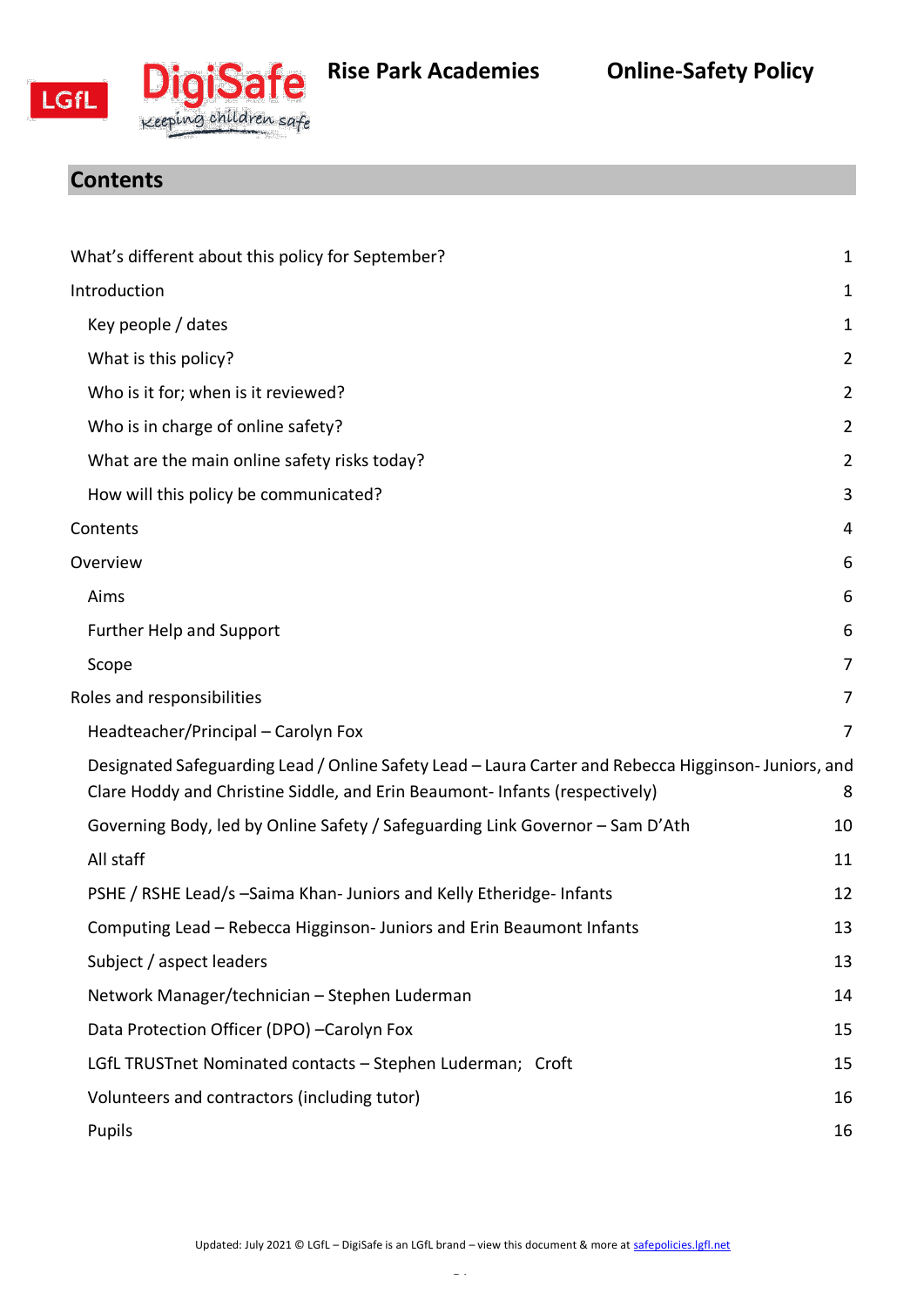| <b>LGfL</b>                                                                     | DigiSate                                      | <b>Rise Park Academies</b><br>Parents/carers | <b>Online-Safety Policy</b>                                          | 17 |
|---------------------------------------------------------------------------------|-----------------------------------------------|----------------------------------------------|----------------------------------------------------------------------|----|
|                                                                                 |                                               | Teachers and Friends Association]            | External groups including parent associations $-$ [PTFA $-$ Parents, | 17 |
|                                                                                 | <b>Education and curriculum</b>               |                                              |                                                                      | 18 |
|                                                                                 | Handling online-safety concerns and incidents |                                              |                                                                      | 18 |
| Actions where there are concerns about a child                                  |                                               |                                              |                                                                      | 20 |
| Sexting – sharing nudes and semi-nudes                                          |                                               |                                              |                                                                      | 22 |
|                                                                                 | Upskirting                                    |                                              |                                                                      | 23 |
| <b>Bullying</b>                                                                 |                                               |                                              |                                                                      |    |
| Sexual violence and harassment                                                  |                                               |                                              |                                                                      | 23 |
| Misuse of school technology (devices, systems, networks or platforms)           |                                               |                                              |                                                                      | 23 |
| Social media incidents                                                          |                                               |                                              |                                                                      | 24 |
| Data protection and data security                                               |                                               |                                              |                                                                      | 25 |
| Appropriate filtering and monitoring                                            |                                               |                                              |                                                                      | 26 |
| <b>Electronic communications</b>                                                |                                               |                                              |                                                                      | 27 |
| Email                                                                           |                                               |                                              |                                                                      | 27 |
| School website                                                                  |                                               |                                              |                                                                      | 28 |
| Cloud platforms                                                                 |                                               |                                              |                                                                      | 28 |
| Digital images and video                                                        |                                               |                                              |                                                                      | 29 |
| Social media                                                                    |                                               |                                              |                                                                      | 30 |
| Rise Park Academies SM presence                                                 |                                               |                                              |                                                                      | 30 |
| Staff, pupils' and parents' SM presence                                         |                                               |                                              |                                                                      | 31 |
| Device usage                                                                    |                                               |                                              |                                                                      | 33 |
| Personal devices including wearable technology and bring your own device (BYOD) |                                               |                                              |                                                                      | 33 |
| Network / internet access on school devices                                     |                                               |                                              |                                                                      | 34 |
| Trips / events away from school                                                 |                                               |                                              |                                                                      |    |
| Searching and confiscation                                                      |                                               |                                              |                                                                      | 34 |
| Appendices                                                                      |                                               |                                              |                                                                      | 35 |
|                                                                                 |                                               |                                              |                                                                      |    |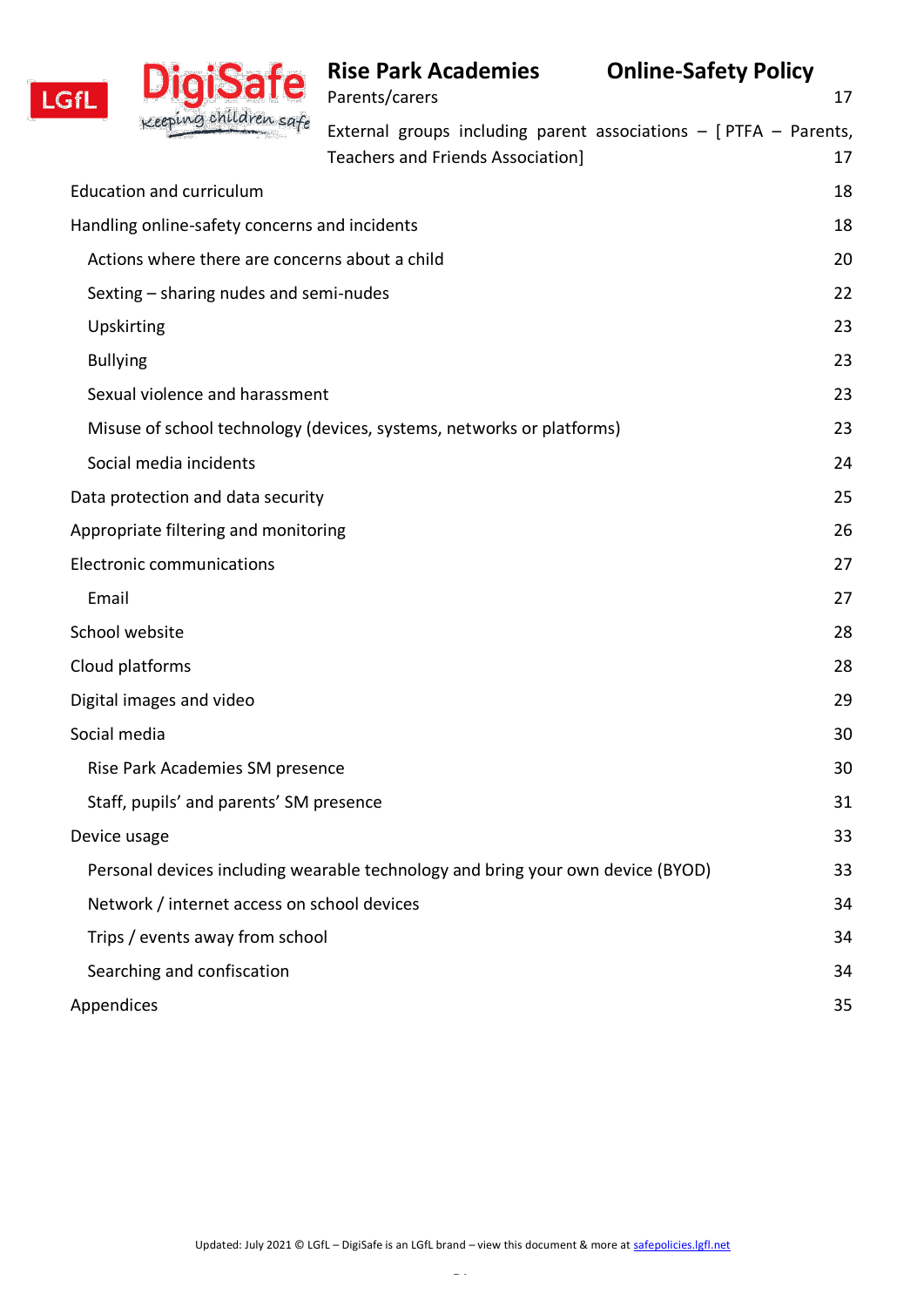

<span id="page-5-0"></span>

# **Overview**

## <span id="page-5-1"></span>**Aims**

This policy aims to:

- Set out expectations for all Rise Park Academies's community members' online behaviour, attitudes and activities and use of digital technology (including when devices are offline)
- Help all stakeholders to recognise that online/digital behaviour standards (including social media activity) must be upheld beyond the confines of the school gates and school day, and regardless of device or platform
- Facilitate the safe, responsible, respectful and positive use of technology to support teaching & learning, increase attainment and prepare children and young people for the risks and opportunities of today's and tomorrow's digital world, to survive and thrive online
- Help school staff working with children to understand their roles and responsibilities to work safely and responsibly with technology and the online world:
	- o for the protection and benefit of the children and young people in their care, and
	- o for their own protection, minimising misplaced or malicious allegations and to better understand their own standards and practice
	- $\circ$  for the benefit of the school, supporting the school ethos, aims and objectives, and protecting the reputation of the school and profession
- Establish clear structures by which online misdemeanours will be treated, and procedures to follow where there are doubts or concerns (with reference to other school policies such as Behaviour Policy or Anti-Bullying Policy)

# <span id="page-5-2"></span>**Further Help and Support**

Internal school channels should always be followed first for reporting and support, as documented in school policy documents, especially in response to incidents, which should be reported in line with your Safeguarding Policy. The DSL will handle referrals to local authority multi-agency safeguarding hubs (MASH) and normally the Headteacher will handle referrals to the LA designated officer (LADO). The local authority, academy trust or third-party support organisations you work with may also have advisors to offer general support.

Beyond this, **[reporting.lgfl.net](https://reporting.lgfl.net/)** has a list of curated links to external support and helplines for both pupils and staff, including the Professionals' Online-Safety Helpline from the UK Safer Internet Centre and the new NSPCC Report Abuse Helpline for sexual harassment or abuse, as well as hotlines for hate crime, terrorism and fraud which might be useful to share with parents, and anonymous support for children and young people.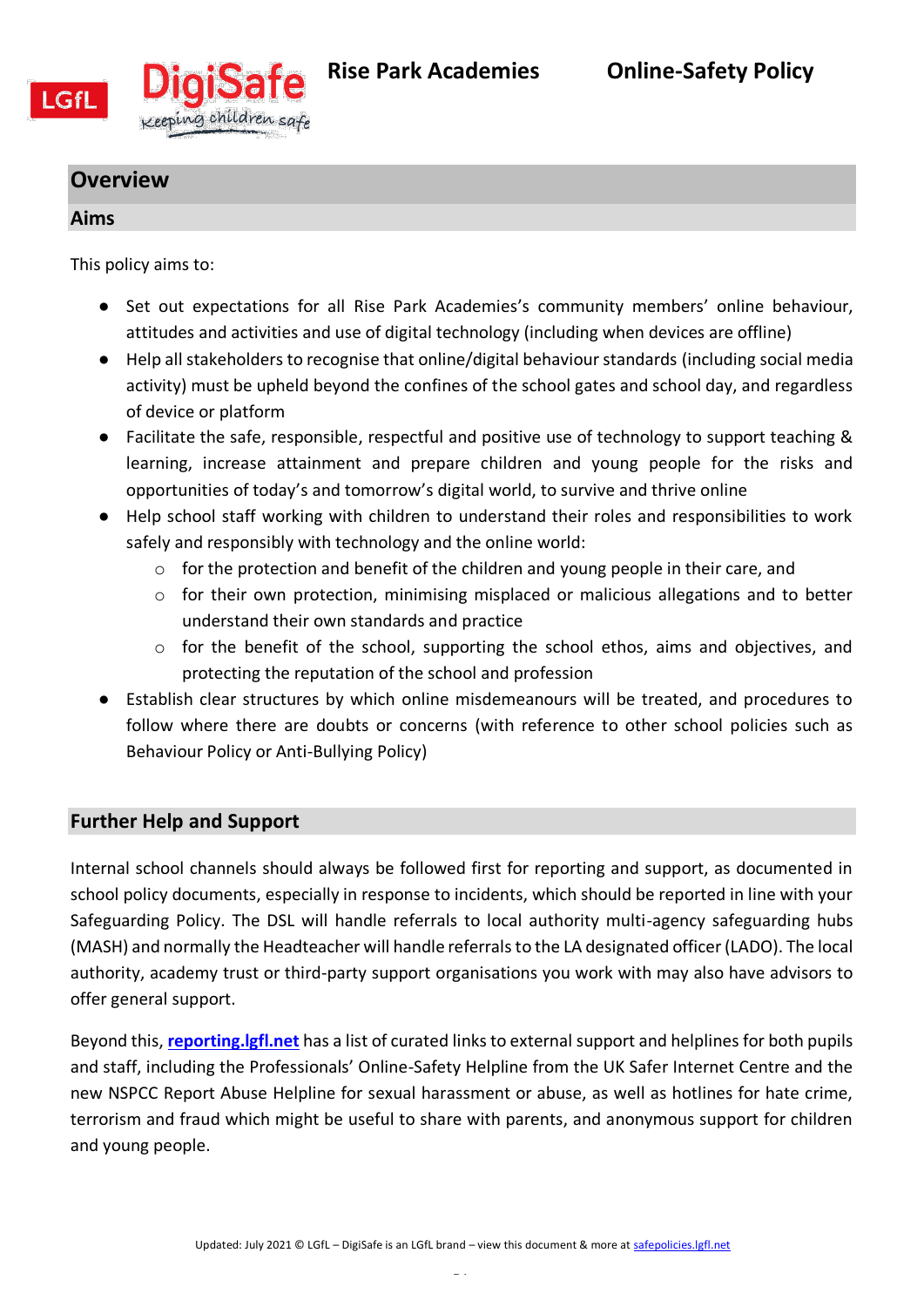

<span id="page-6-0"></span>

### **Scope**

This policy applies to all members of the Rise Park Academies community (including teaching and support staff, supply teachers and tutors engaged under the DfE National Tutoring Programme, governors, volunteers, contractors, students/pupils, parents/carers, visitors and community users) who have access to our digital technology, networks and systems, whether on-site or remotely, and at any time, or who use technology in their school role.

# <span id="page-6-1"></span>**Roles and responsibilities**

This school is a community and all members have a duty to behave respectfully online and offline, to use technology for teaching and learning and to prepare for life after school, and to immediately report any concerns or inappropriate behaviour, to protect staff, pupils, families and the reputation of the school. We learn together, make honest mistakes together and support each other in a world that is online and offline at the same time.

# <span id="page-6-2"></span>**Headteacher/Principal – Carolyn Fox**

- Support safeguarding leads and technical staff as they review protections for **pupils in the home** and **remote-learning** procedures, rules and safeguards (see [remotesafe.lgfl.net](https://national.lgfl.net/digisafe/safe-remote-learning) for policy guidance and an infographic overview of safeguarding considerations for remote teaching technology.
- Foster a culture of safeguarding where online safety is fully integrated into whole-school safeguarding
- Oversee the activities of the designated safeguarding lead and ensure that the DSL responsibilities listed in the section below are being followed and fully supported
- Ensure that policies and procedures are followed by all staff
- Undertake training in offline and online safeguarding, in accordance with statutory guidance and relevant Local Safeguarding Partnerships
- Liaise with the designated safeguarding lead on all online-safety issues which might arise and receive regular updates on school issues and broader policy and practice information
- Take overall responsibility for data management and information security ensuring the school's provision follows best practice in information handling; work with the DPO, DSL and governors to ensure a GDPR-compliant framework for storing data, but helping to ensure that child protection is always put first and data-protection processes support careful and legal sharing of information
- $\bullet$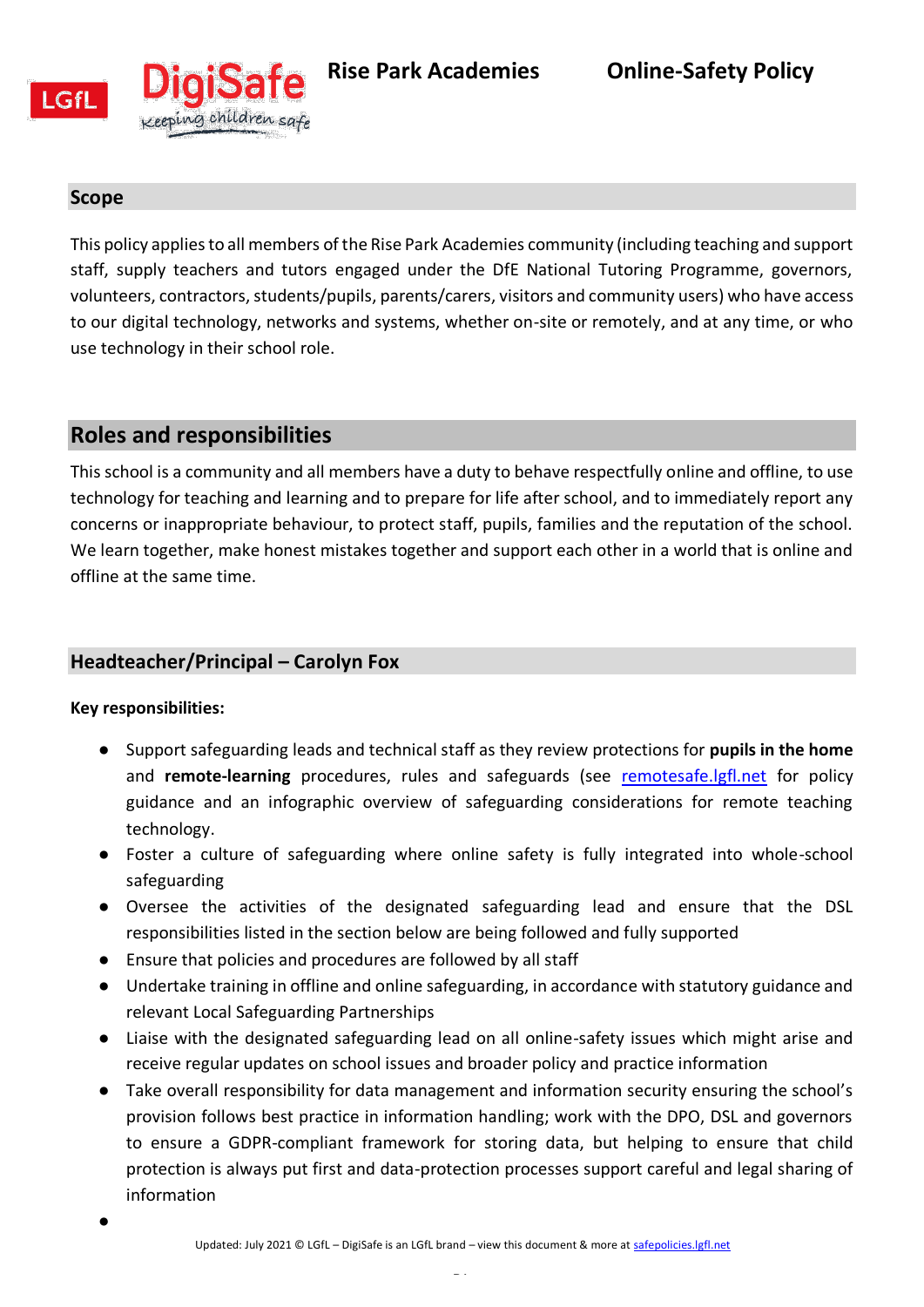

Keeping children safe

# **Rise Park Academies Online-Safety Policy**

● Ensure the school implements and makes effective use of appropriate ICT systems and services including school-safe filtering and monitoring, protected email systems and that all technology including cloud systems are implemented according to child-safety first principles

- Be responsible for ensuring that all staff receive suitable training to carry out their safeguarding and online safety roles
- Understand and make all staff aware of procedures to be followed in the event of a serious online safeguarding incident
- Ensure suitable risk assessments are undertaken so the curriculum meets needs of pupils, including risk of children being radicalised
- Ensure that there is a system in place to monitor and support staff (e.g. network manager) who carry out internal technical online-safety procedures
- Ensure governors are regularly updated on the nature and effectiveness of the school's arrangements for online safety
- Ensure the school website meets statutory requirements (see appendices for website audit document)

# <span id="page-7-0"></span>**Designated Safeguarding Lead / Online Safety Lead – Laura Carter and Rebecca Higginson- Juniors, and Clare Hoddy and Christine Siddle, and Erin Beaumont- Infants (respectively)**

**Key responsibilities** (remember the DSL can delegate certain online safety duties, e.g. to the onlinesafety coordinator, but not the overall responsibility; this assertion and all quotes below are from Keeping Children Safe in Education 2021):

- The designated safeguarding lead should take lead responsibility for safeguarding and child protection, including online safety and not delegate this role.
- Work with the HT and technical staff to review protections for pupils in the home and remotelearning procedures, rules and safeguards.
- Where the online-safety coordinator is not the named DSL or deputy DSL, ensure there is regular review and open communication between these roles and that the DSL's clear overarching responsibility for online safety is not compromised.
- Ensure an effective approach to online safety that empowers a school or college to protect and educate the whole school or college community in their use of technology and establishes mechanisms to identify, intervene in and escalate any incident where appropriate.
- Liaise with staff (especially pastoral support staff, school nurses, IT Technicians, and SENCOs, or the named person with oversight for SEN in a college and Senior Mental Health Leads) on matters of safety and safeguarding (including online and digital safety) and when deciding whether to make a referral by liaising with relevant agencies.

 $\bullet$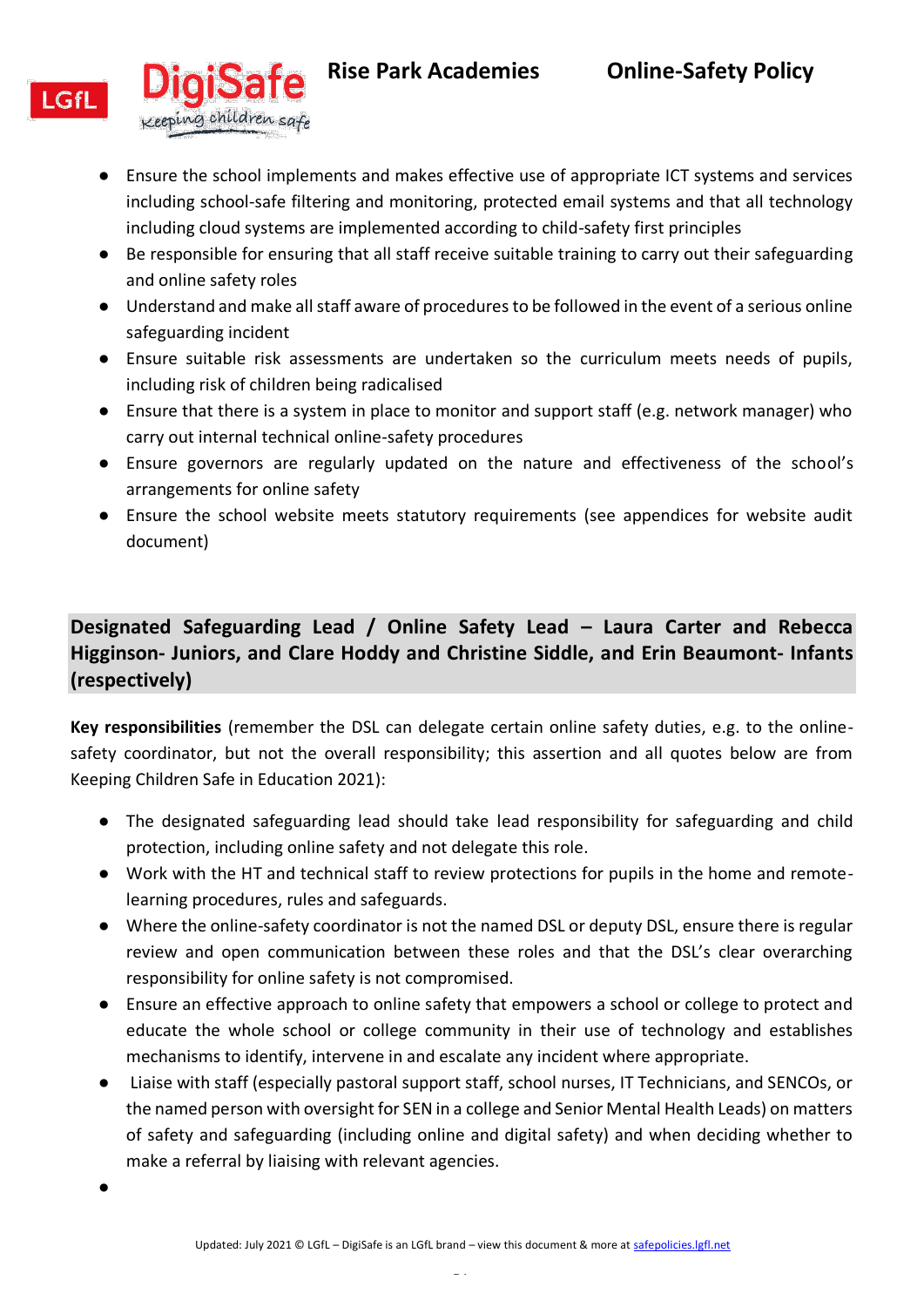



● Take day-to-day responsibility for online safety issues and be aware of the potential for serious child protection concerns

- Remind staff of safeguarding considerations as part of a review of remote learning procedures and technology, including that the same principles of online safety and behaviour apply
- Work with the Headteacher, DPO and governors to ensure a GDPR-compliant framework for storing data, but helping to ensure that child protection is always put first and data-protection processes support careful and legal sharing of information
- Stay up to date with the latest trends in online safeguarding and undertake Prevent awareness training. – see [safetraining.lgfl.net](https://www.lgfl.net/training/default.aspx?c=dac7c0c1-07ef-46f9-98a7-f6d6a8c3d62b) and [prevent.lgfl.net](https://prevent.lgfl.net/)
- Review and update this policy, other online safety documents (e.g. Acceptable Use Policies) and the strategy on which they are based (in harmony with policies for behaviour, safeguarding, Prevent and others) and submit for review to the governors/trustees.
- Receive regular updates in online safety issues and legislation, be aware of local and school trends – see [safeblog.lgfl.net](https://safeblog.lgfl.net/) for examples or sign up to the [LGfL safeguarding newsletter](https://safenewsletter.lgfl.net/)
- Ensure that online safety education is embedded across the curriculum in line with the statutory RSHE guidance (e.g. by use of the updated UKCIS framework '[Education for a Connected World](https://assets.publishing.service.gov.uk/government/uploads/system/uploads/attachment_data/file/896323/UKCIS_Education_for_a_Connected_World_.pdf) – [2020 edition](https://assets.publishing.service.gov.uk/government/uploads/system/uploads/attachment_data/file/896323/UKCIS_Education_for_a_Connected_World_.pdf)') and beyond, in wider school life
- Promote an awareness of and commitment to online safety throughout the school community, with a strong focus on parents, but also including hard-to-reach parents – dedicated resources at [parentsafe.lgfl.net](https://parentsafe.lgfl.net/)
- Communicate regularly with SLT and the designated safeguarding and online safety governor/committee to discuss current issues (anonymised), review incident logs and filtering/change control logs and discuss how filtering and monitoring work and have been functioning/helping.
- Ensure all staff are aware of the procedures that need to be followed in the event of an online safety incident, and that these are logged in the same way as any other safeguarding incident.
- Ensure adequate provision for staff to flag issues when not in school and for pupils to disclose issues when off site, especially when in isolation/quarantine/lockdown, e.g. a safe, simple, online form on the school home page about 'something that worrying me' that gets mailed securely to the DSL inbox/
- Oversee and discuss the LGFL Webscreen 3.0 filtering service with governors and ensure staff are also aware. It is the responsibility of the DSL to keep children safe but be careful that 'over blocking' does not lead to unreasonable restrictions (KCSIE). Our [Safeguarding Shorts: Filtering](https://www.lgfl.net/training/dyn/3c9befd2-058a-40fd-aeb8-6d45109b1276)  [for DSLs and SLT](https://www.lgfl.net/training/dyn/3c9befd2-058a-40fd-aeb8-6d45109b1276) twilight provides a quick overview.
- Ensure the updated [2021 DfE guidance on Sexual Violence & Sexual Harassment Between](https://www.gov.uk/government/publications/sexual-violence-and-sexual-harassment-between-children-in-schools-and-colleges)  [Children in Schools & Colleges](https://www.gov.uk/government/publications/sexual-violence-and-sexual-harassment-between-children-in-schools-and-colleges) Guidance is followed throughout the school and that staff adopt a zero-tolerance, whole school approach to this, as well as to bullying.
- Facilitate training and advice for all staff, including supply teachers:
	- $\circ$  all staff must read KCSIE Part 1 and all those working with children Annex B translations are available in 12 community languages a[t kcsietranslate.lgfl.net](https://national.lgfl.net/digisafe/kcsietranslate)
	- o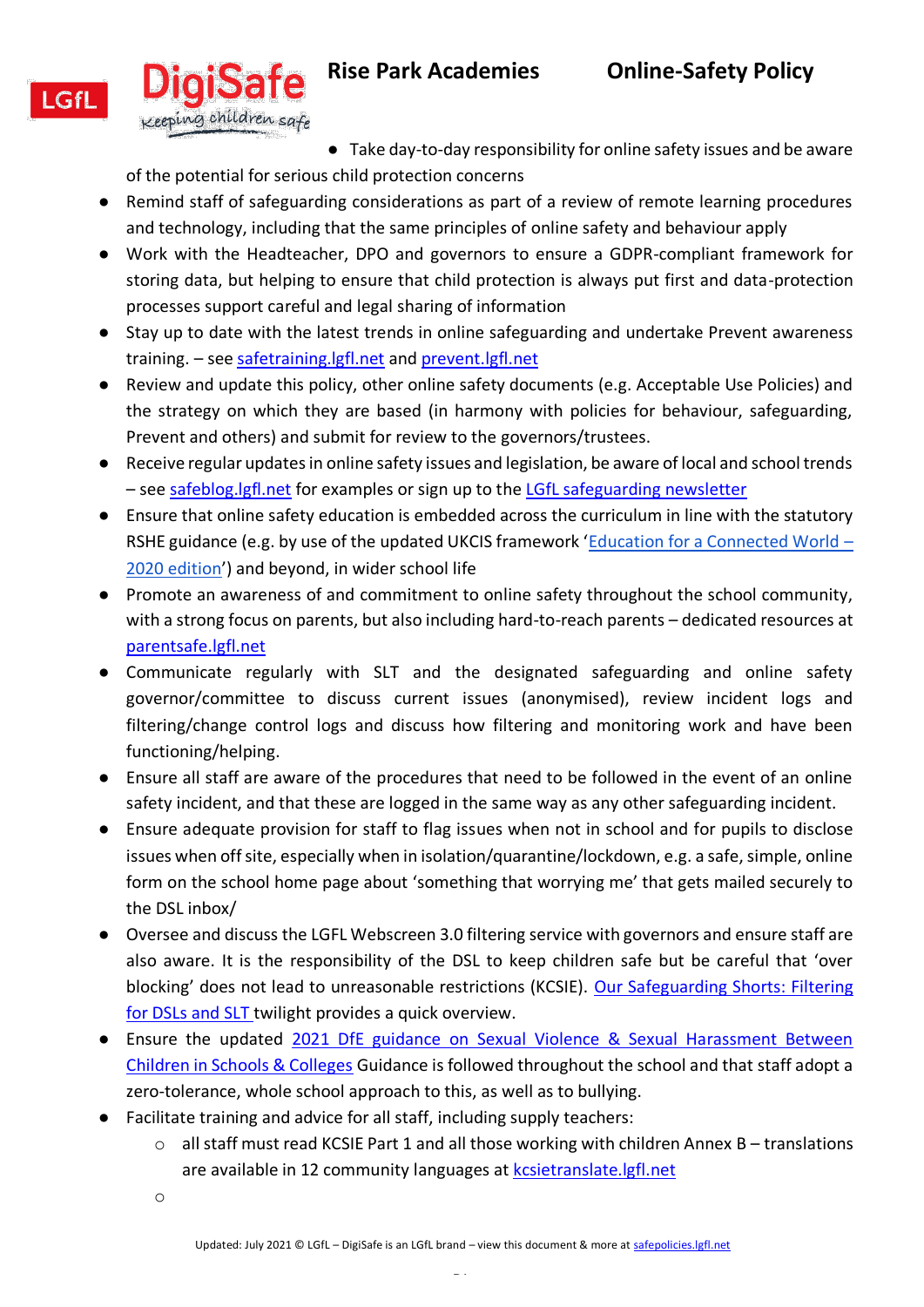

o Annex A is now a condensed version of Part one and can be provided (instead of Part one) to those staff who do not directly work with children, if the governing body or proprietor think it will provide a better basis for those staff to promote the welfare and safeguard children.

- o it would also be advisable for all staff to be aware of Annex D (online safety)
- o cascade knowledge of risks and opportunities throughout the organisation
- o [cpd.lgfl.net](http://cpd.lgfl.net/) has helpful CPD materials including PowerPoints, videos and more
- Pay particular attention to **online tutors** this year, both those engaged by the school as part of the DfE scheme who can be asked to sign the contractor AUP, and those hired by parents - share the Online Tutors – [Keeping Children Safe](https://static.lgfl.net/LgflNet/downloads/online-safety/posters/LGfL-DigiSafe-Online-Tutors-Safeguarding-Guidance.pdf) poster at [parentsafe.lgfl.net](https://parentsafe.lgfl.net/) to remind parents of key safeguarding principles

### <span id="page-9-0"></span>**Governing Body, led by Online Safety / Safeguarding Link Governor – [ Sam D'Ath ]**

#### **Key responsibilities (quotes are taken from Keeping Children Safe in Education 2021)**

- Approve this policy and strategy and subsequently review its effectiveness, e.g. by asking the questions in the helpful document from the UK Council for Child Internet Safety (UKCIS) Online [safety in schools and colleges: Questions from the Governing Board](https://assets.publishing.service.gov.uk/government/uploads/system/uploads/attachment_data/file/562876/Guidance_for_School_Governors_-_Question_list.pdf)
- Ask about how the school has reviewed protections for pupils in the home (including when with online tutors) and remote-learning procedures, rules and safeguards- see [remotesafe.lgfl.net](https://national.lgfl.net/digisafe/safe-remote-learning) for guidance to policies and an infographic overview of safeguarding considerations for remote teaching technology.
- Ensure an appropriate senior member of staff, from the school or college leadership team, is appointed to the role of DSL with lead responsibility for safeguarding and child protection (including online safety) with the appropriate status and authority and time, funding, training, resources and support.
- Support the school in encouraging parents and the wider community to become engaged in online safety activities
- Have regular strategic reviews with the online-safety coordinator / DSL and incorporate online safety into standing discussions of safeguarding at governor meetings
- Where the online-safety coordinator is not the named DSL or deputy DSL, ensure that there is regular review and open communication between these roles and that the DSL's clear overarching responsibility for online safety is not compromised
- Work with the DPO, DSL and Headteacher to ensure a GDPR-compliant framework for storing data, but helping to ensure that child protection is always put first and data-protection processes support careful and legal sharing of information
- Check all school staff have read Part 1 of KCSIE; SLT and all working directly with children have read Annex B; check that Annex D on Online Safety reflects practice in your school

 $\bullet$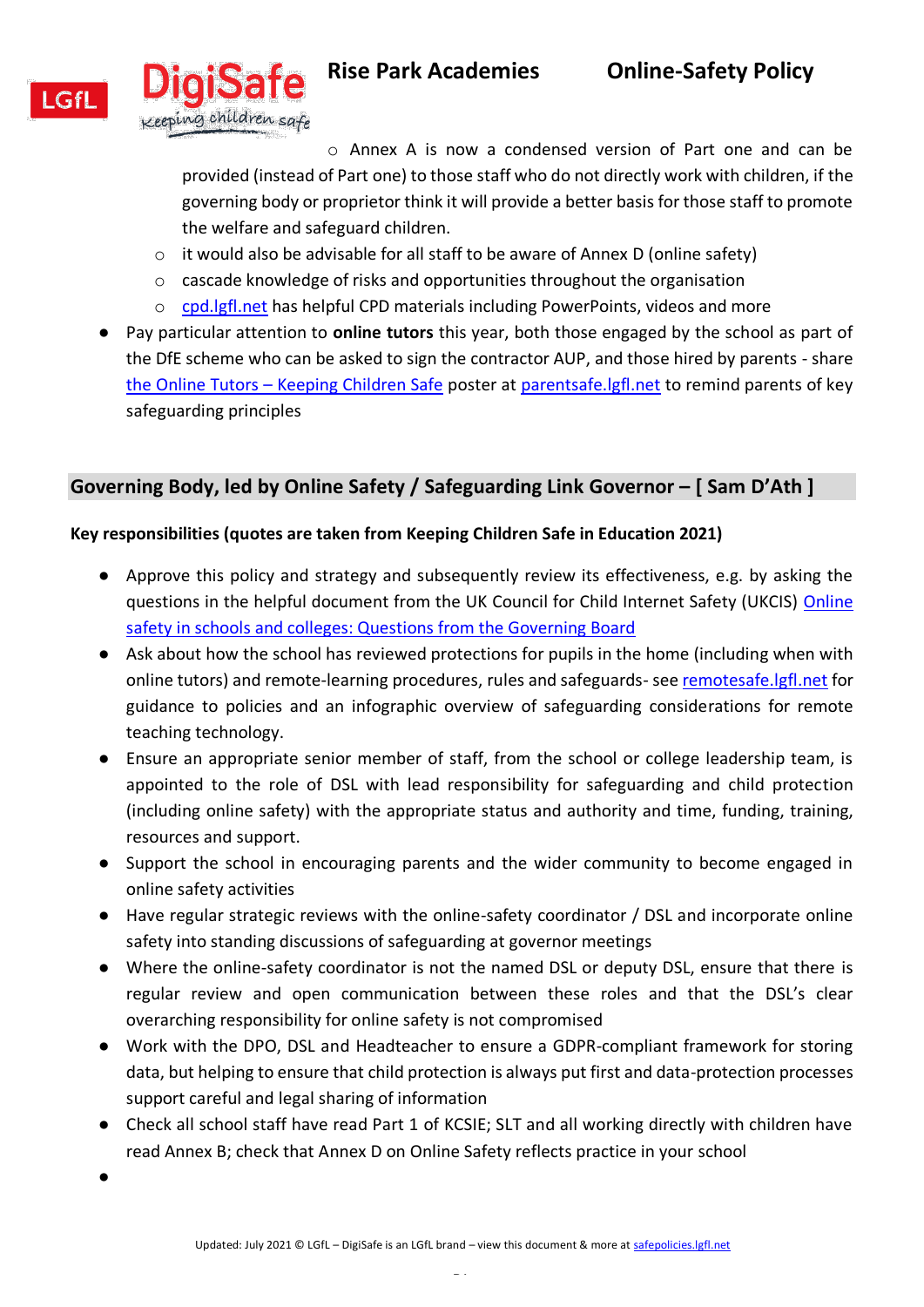



**Rise Park Academies Online-Safety Policy** 

● Ensure that all staff undergo safeguarding and child protection

training, including online safety, at induction. The training should be regularly updated in line with advice from the [local Police, Local Authority and Clinical Commissioning Group \(CCG\).](https://www.havering.gov.uk/download/downloads/id/4368/multi_agency_statutory_safeguarding_children_arrangements_-_bhr_safeguarding_partnership.pdf) There is further support for this at [cpd.lgfl.net](http://cpd.lgfl.net/)

- Ensure appropriate filters and appropriate monitoring systems are in place, but be careful that 'overblocking' does not lead to unreasonable restrictions as to what children can be taught with regard to online teaching and safeguarding". See LGFL's filtering policy, attached to this document.
- Ensure that children are taught about safeguarding, including online safety as part of providing a broad and balanced curriculum. A whole school approach to online safety with a clear policy on the use of mobile technology, is covered by the acceptable use policy. Refer to ['Teaching Online](https://assets.publishing.service.gov.uk/government/uploads/system/uploads/attachment_data/file/811796/Teaching_online_safety_in_school.pdf)  [Safety in Schools 2019'](https://assets.publishing.service.gov.uk/government/uploads/system/uploads/attachment_data/file/811796/Teaching_online_safety_in_school.pdf) and investigate/adopt the UKCISA cross-[curricular framework 'Education](https://assets.publishing.service.gov.uk/government/uploads/system/uploads/attachment_data/file/896323/UKCIS_Education_for_a_Connected_World_.pdf)  [for a Connected World](https://assets.publishing.service.gov.uk/government/uploads/system/uploads/attachment_data/file/896323/UKCIS_Education_for_a_Connected_World_.pdf) – 2020 edition' to support a whole-school approach.

# <span id="page-10-0"></span>**All staff**

### **Key responsibilities:**

In 2021 pay particular attention to safeguarding provisions for home-learning and remoteteaching technologies- see [remotesafe.lgfl.net](https://national.lgfl.net/digisafe/safe-remote-learning) for an infographic overview of safeguarding considerations for remote teaching technology. There are further details in the staff AUP- see relevant 2021 LGfL template at safepolicies.lgfl.net for provisions.

- Recognise that RSHE is now statutory and that it is a whole-school subject requiring the support of all staff; online safety has become core to this new subject
- Understand that online safety is a core part of safeguarding; as such it is part of everyone's job never think that someone else will pick it up
- Know who the Designated Safeguarding Lead (DSL) and Online Safety Lead (OSL) are: Juniors-Laura Carter and Rebecca Higginson, Infants- Claire Hoddy and Chris Siddle, and Erin Beaumont (respectively)
- Read Part 1, Annex B and Annex D of Keeping Children Safe in Education (whilst Part 1 is statutory for all staff, Annex B for SLT and those working directly with children, it is good practice for all staff to read all three sections). Annex A is now a condensed version of Part one and can be provided (instead of Part one) to those staff who do not directly work with children, if the governing body or proprietor think it will provide a better basis for those staff to promote the welfare and safeguard children.
- Read and follow this policy in conjunction with the school's main safeguarding policy
- Record online-safety incidents in the same way as any safeguarding incident and report in accordance with school procedures.
- Understand that safeguarding is often referred to as a jigsaw puzzle you may have discovered the missing piece so do not keep anything to yourself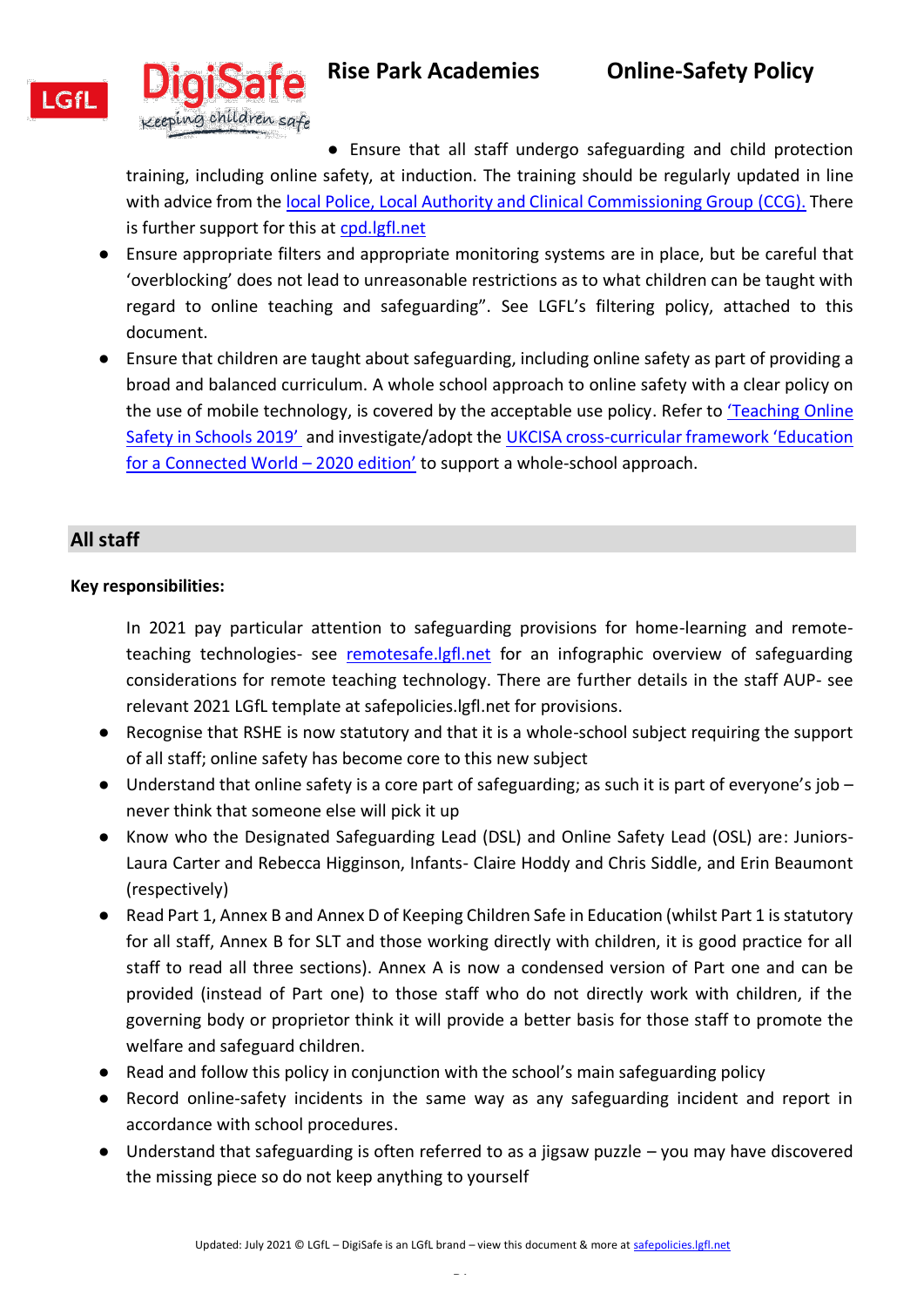

● Sign and follow the staff acceptable use policy and code of

conduct/handbook ● Notify the DSL/OSL if policy does not reflect practice in your school and follow escalation procedures if concerns are not promptly acted upon

- Identify opportunities to thread online safety through all school activities as part of a whole school approach in line with the RSHE curriculum, both outside the classroom and within the curriculum, supporting curriculum/stage/subject leads, and making the most of unexpected learning opportunities as they arise (which have a unique value for pupils)
- Whenever overseeing the use of technology in school or for homework or remote teaching, encourage and talk about appropriate behaviour, and how to get help and consider potential risks and the age-appropriateness of websites. Filtering and monitoring services are managed by LGFL and the schools nominated contact.
- When supporting pupils remotely, be mindful of additional safeguarding considerations refer to the [remotesafe.lgfl.net](https://national.lgfl.net/digisafe/safe-remote-learning) infographic which applies to all online learning.
- Carefully supervise and guide pupils when engaged in learning activities involving online technology, supporting them with search skills, critical thinking, age appropriate materials and signposting, and legal issues such as copyright and GDPR.
- Be aware of security best-practice at all times, including password hygiene and phishing strategies.
- Prepare and check all online source and resources before using
- Encourage pupils to follow their acceptable use policy at home as well as at school, remind them about it and enforce school sanctions.
- Notify the DSL/OSL of new trends and issues before they become a problem
- Take a zero-tolerance approach to bullying and sexual harassment. The DSL shares relevant information from the [updated 2021 DfE document](https://www.gov.uk/government/publications/sexual-violence-and-sexual-harassment-between-children-in-schools-and-colleges) on this, with all staff.
- Be aware that you are often most likely to see or overhear online-safety issues (particularly relating to bullying and sexual harassment and violence) in the playground, corridors, toilets and other communal areas outside the classroom – let the DSL/OSL know
- Receive regular updates from the DSL/OSL and have a healthy curiosity for online safeguarding issues
- Model safe, responsible and professional behaviours in their own use of technology. This includes outside the school hours and site, and on social media, in all aspects upholding the reputation of the school and of the professional reputation of all staff. More guidance on this point can be found in this [Online Reputation](http://onlinerep.lgfl.net/) guidance for schools.

# <span id="page-11-0"></span>**PSHE / RSHE Lead/s –Saima Khan- Juniors and Kelly Etheridge- Infants**

- As listed in the 'all staff' section, plus:
- Updated: July 2021 © LGfL DigiSafe is an LGfL brand view this document & more at safepolicies.lgfl.net ● Embed consent, mental wellbeing, healthy relationships and staying safe online into the PSHE / Relationships education, relationships and sex education (RSE) and health education curriculum.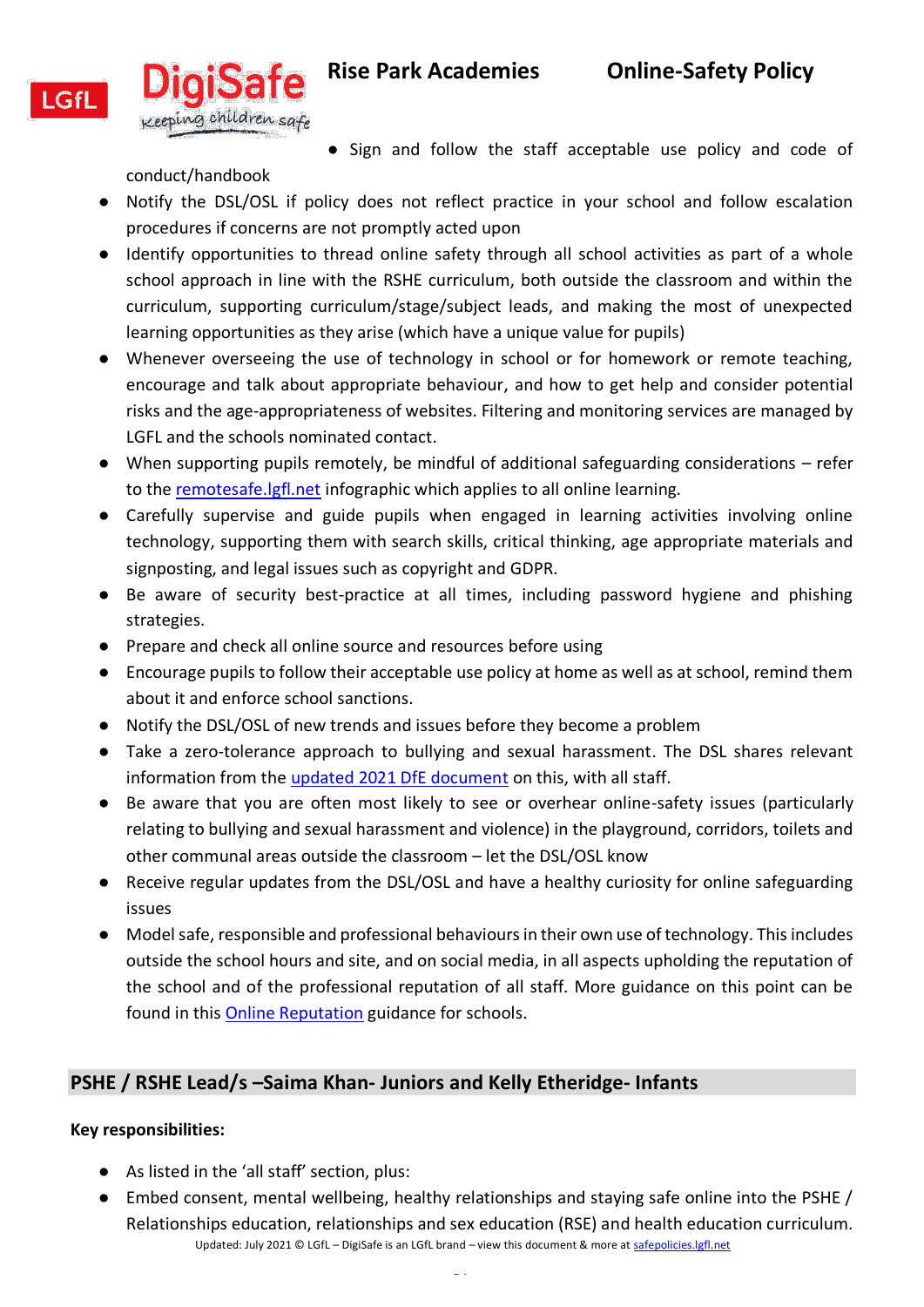



- This will include being taught what positive, healthy and respectful online relationships look like, the effects of their online actions on others and knowing how to recognise and display respectful behaviour online. Throughout these subjects, teachers will address online safety and appropriate behaviour in an age appropriate way that is relevant to their pupils' lives.
- This will complement the computing curriculum, which covers the principles of online safety at all key stages, with progression in the content to reflect the different and escalating risks that pupils face. This includes how to use technology safely, responsibly, respectfully and securely, and where to go for help and support when they have concerns about content or contact on the internet or other online technologies.
- Work closely with the DSL/OSL and all other staff to ensure an understanding of the issues, approaches and messaging within PSHE / RSHE.
- Note that an RSHE policy should now be included on the school website.
- Work closely with the Computing subject leader to avoid overlap but ensure a complementary whole-school approach, and with all other lead staff to embed the same whole-school approach

# <span id="page-12-0"></span>**Computing Lead – Rebecca Higginson- Juniors and Erin Beaumont- Infants**

### **Key responsibilities:**

**LGfL** 

- As listed in the 'all staff' section, plus:
- Oversee the delivery of the online safety element of the Computing curriculum in accordance with the national curriculum
- Work closely with the RSHE lead to avoid overlap but ensure a complementary whole-school approach
- Work closely with the DSL/OSL and all other staff to ensure an understanding of the issues, approaches and messaging within Computing
- Collaborate with technical staff and others responsible for ICT use in school to ensure a common and consistent approach, in line with acceptable-use agreements

### <span id="page-12-1"></span>**Subject / aspect leaders**

- As listed in the 'all staff' section, plus:
- Look for opportunities to embed online safety in your subject or aspect, especially as part of the new RSHE curriculum, and model positive attitudes and approaches to staff and pupils alike
- Consider how the UKCISA [framework Education for a Connected World](https://assets.publishing.service.gov.uk/government/uploads/system/uploads/attachment_data/file/896323/UKCIS_Education_for_a_Connected_World_.pdf) and Teaching Online [Safety in Schools](https://assets.publishing.service.gov.uk/government/uploads/system/uploads/attachment_data/file/811796/Teaching_online_safety_in_school.pdf) can be applied in your context
- Work closely with the DSL/OSL and all other staff to ensure an understanding of the issues, approaches and messaging within Computing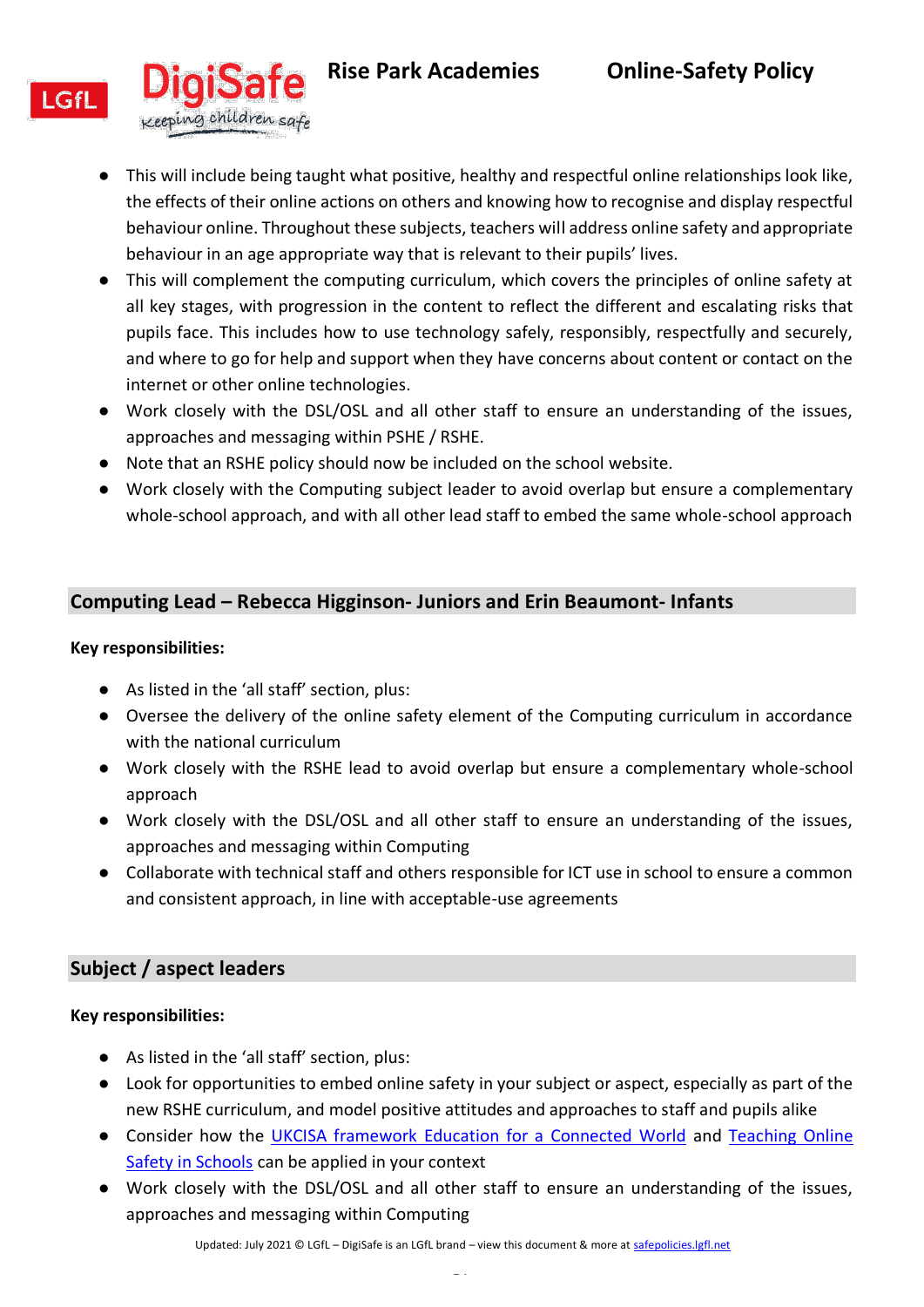

● Ensure subject specific action plans also have an online-safety element

### <span id="page-13-0"></span>**Network Manager/technician – Stephen Luderman, ECC**

- As listed in the 'all staff' section, plus:
- Support the HT and DSL team as they review protections for **pupils in the home** [LGfL HomeProtect filtering for the home] and **remote-learning** procedures, rules and safeguards (see [remotesafe.lgfl.net](https://national.lgfl.net/digisafe/safe-remote-learning) for guidance to policies and an infographic overview of safeguarding considerations for remote teaching technology.
- Keep up to date with the school's online safety policy and technical information in order to effectively carry out their online safety role and to inform and update others as relevant
- Meet the RSHE lead to see how the online-safety curriculum delivered through this new subject can complement the school IT system and vice versa, and ensure no conflicts between educational messages and practice.
- Work closely with the designated safeguarding lead / online safety lead / data protection officer / LGfL nominated contact to ensure that school systems and networks reflect school policy
- Ensure the above stakeholders understand the consequences of existing services and of any changes to these systems (especially in terms of access to personal and sensitive records / data and to systems such as YouTube mode, web filtering settings, sharing permissions for files on cloud platforms etc
- Support and advise on the implementation of 'appropriate filtering and monitoring' as decided by the DSL and senior leadership team
- Maintain up-to-date documentation of the school's online security and technical procedures
- To report online-safety related issues that come to their attention in line with school policy
- Manage the school's systems, networks and devices, according to a strict password policy, with systems in place for detection of misuse and malicious attack, with adequate protection, encryption and backup for data, including disaster recovery plans, and auditable access controls
- Network managers/technicians use the following services and software, that are part of the schools LGFL package: Sophos Anti-Virus, Sophos at Home (Staff), LGFL MailProtect and HomeProtect for pupils. These solutions which are part of your package will help protect the network and users on it
- Monitor the use of school technology, online platforms and that any misuse/attempted misuse is identified and reported in line with school policy
- Work with the Headteacher and Andrew Croft (Nursery Manager and website creator) to ensure the school website meets statutory DfE requirements (see RAG-audit for \*MAINTAINED\*, \*FREE SCHOOL & ACADEMY\* websites at [safepolicies.lgfl.net.](https://www.lgfl.net/online-safety/resource-centre?s=24))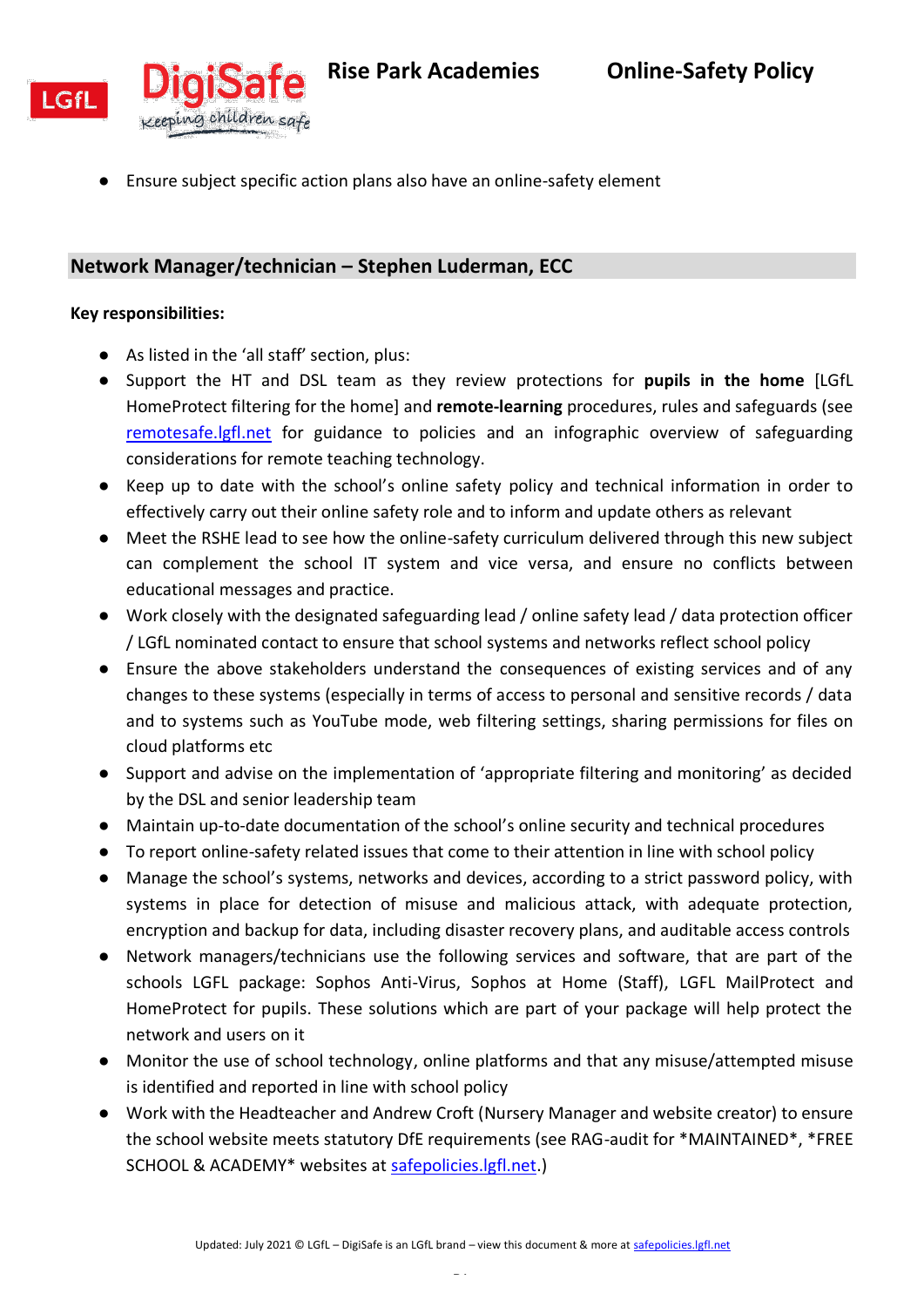

# <span id="page-14-0"></span>**Data Protection Officer (DPO) – Carolyn Fox**

#### **Key responsibilities:**

- $\bullet$  information on the relationship between the school and LGfL can be found at [gdpr.lgfl.net;](https://gdpr.lgfl.net/) there is an LGfL document on the general role and responsibilities of a DPO in the 'Resources for Schools' section of that page
- Be aware that of references to the relationship between data protection and safeguarding in key Department for Education documents ['Keeping Children Safe in Education'](https://assets.publishing.service.gov.uk/government/uploads/system/uploads/attachment_data/file/1021914/KCSIE_2021_September_guidance.pdf) and ['Data protection:](https://assets.publishing.service.gov.uk/government/uploads/system/uploads/attachment_data/file/747620/Data_Protection_Toolkit_for_Schools_OpenBeta.pdf)  [a toolkit for schools' \(August 2018\),](https://assets.publishing.service.gov.uk/government/uploads/system/uploads/attachment_data/file/747620/Data_Protection_Toolkit_for_Schools_OpenBeta.pdf) especially this quote from the latter document:

"GDPR does not prevent, or limit, the sharing of information for the purposes of keeping children safe. Lawful and secure information sharing between schools, Children's Social Care, and other local agencies, is essential for keeping children safe and ensuring they get the support they need. The Data Protection Act 2018 introduced 'safeguarding' as a reason to be able to process sensitive, personal information, even without consent (DPA, Part 2,18; Schedule 8, 4). When Designated Safeguarding Leads in schools are considering whether, or not, to share safeguarding information (especially with other agencies), it is considered best practice for them to record who they are sharing that information with and for what reason. If they have taken a decision not to seek consent from the data subject and/or parent/carer that should also be recorded within the safeguarding file. All relevant information can be shared without consent, if to gain consent would place a child at risk. Fears about sharing information **must not be allowed** to stand in the way of promoting the welfare and protecting the safety of children."

The same document states that the retention schedule for safeguarding records may be required to be set as 'Very long term need (until pupil is aged 25 or older)'. However, some local authorities require record retention until 25 for all pupil records. An example of an LA safeguarding record retention policy can be read at [safepolicies.lgfl.net,](https://safepolicies.lgfl.net/) but you should check the rules in your area.

- Work with the DSL, headteacher and governors to ensure frameworks are in place for the protection of data and of safeguarding information sharing as outlined above. You may be interested in the discounts for LGfL schools for three market-leading GDPR compliance solutions at [gdpr.lgfl.net](https://gdpr.lgfl.net/)
- Ensure that all access to safeguarding data is limited as appropriate, and also monitored and audited

### <span id="page-14-1"></span>**LGfL TRUSTnet Nominated contacts – ECC, Karen Palmer and Andrew Croft**

#### **Key responsibilities:**

Updated: July 2021 © LGfL – DigiSafe is an LGfL brand – view this document & more at safepolicies.lgfl.net ● To ensure all LGfL services are managed on behalf of the school in line with school policies, following data handling procedures as relevant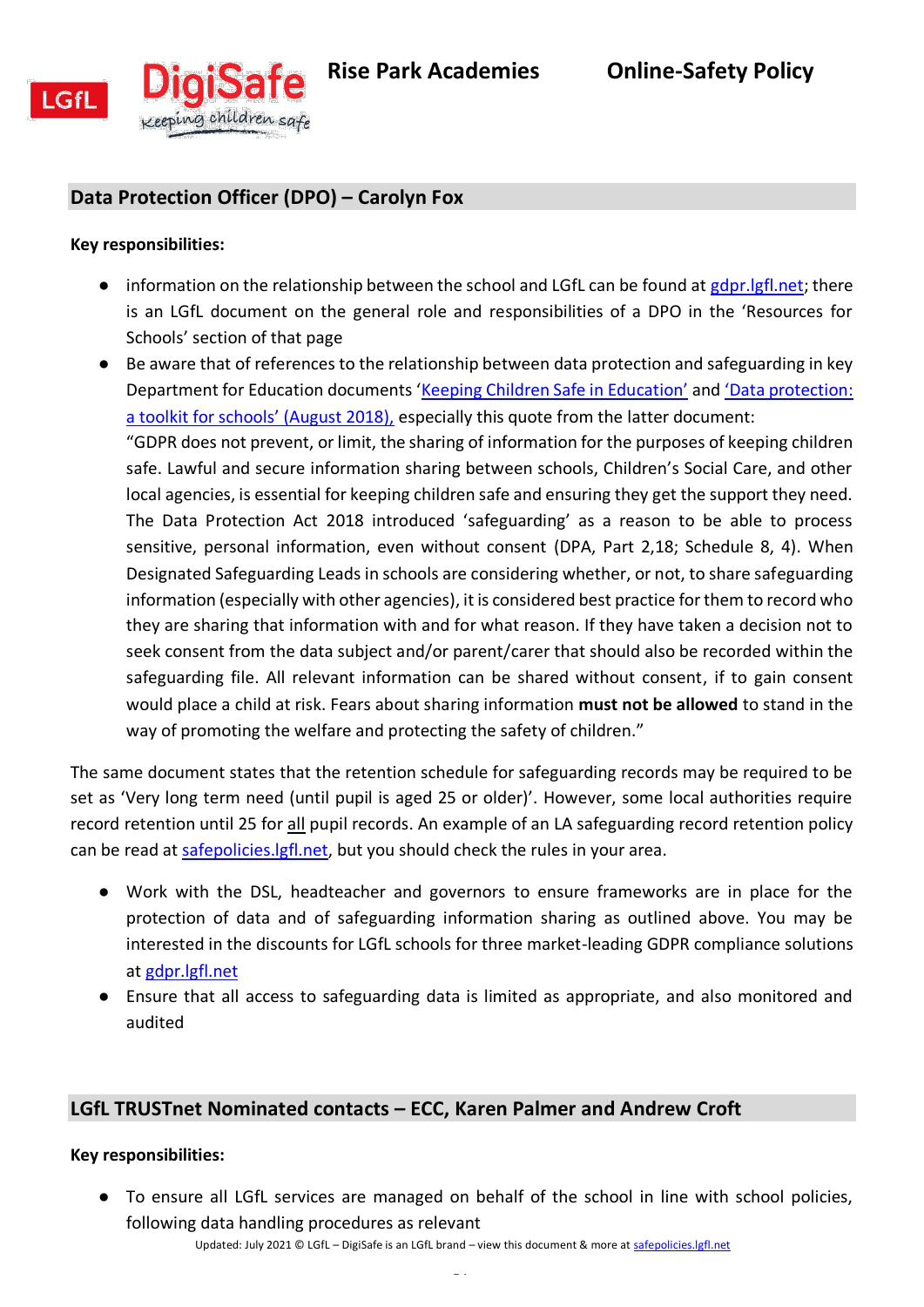

- Work closely with the DSL and DPO to ensure they understand who the nominated contacts are and what they can do/ what data access they have, as well as the implications of all existing services and changes to settings that you might request – e.g. for YouTube restricted mode, internet filtering and monitoring settings, firewall port changes, pupil email settings, and sharing settings for any cloud services such as Microsoft Office 365 and Google G Suite.
- Ensure the DPO is aware of the GDPR information on the relationship between the school and LGfL at [gdpr.lgfl.net](https://gdpr.lgfl.net/)

### <span id="page-15-0"></span>**Volunteers and contractors (including tutor)**

#### **Key responsibilities:**

- Read, understand, sign and adhere to an acceptable use policy (AUP)
- Report any concerns, no matter how small, to the designated safety lead / online safety coordinator as named in the AUP
- Maintain an awareness of current online safety issues and guidance
- Model safe, responsible and professional behaviours in their own use of technology at school and as part of remote teaching or any online communications
- Note that as per AUP agreement, a contractor will never attempt to arrange any meeting, including tutoring session, without the full prior knowledge and approval of the school, and will never do so directly with a pupil. The same applies to any private/direct communication with a pupil.

#### <span id="page-15-1"></span>**Pupils**

- Read, understand, sign and adhere to the pupil acceptable use policy and review this annually
- Treat home learning during any isolation/quarantine or bubble/school lockdown in the same way as regular learning in school and behave as if a teacher or parent were watching the screen
- Avoid any private communication or use of personal logins/systems to communicate with or arrange meetings with school staff or tutors
- Understand the importance of reporting abuse, misuse or access to inappropriate materials, including any concerns about a member of school staff or supply teacher or online tutor
- Know what action to take if they or someone they know feels worried or vulnerable when using online technology, at school, home or anywhere else.
- To understand the importance of adopting safe and responsible behaviours and good online safety practice when using digital technologies outside of school and realise that the school's acceptable use policies cover actions out of school, including on social media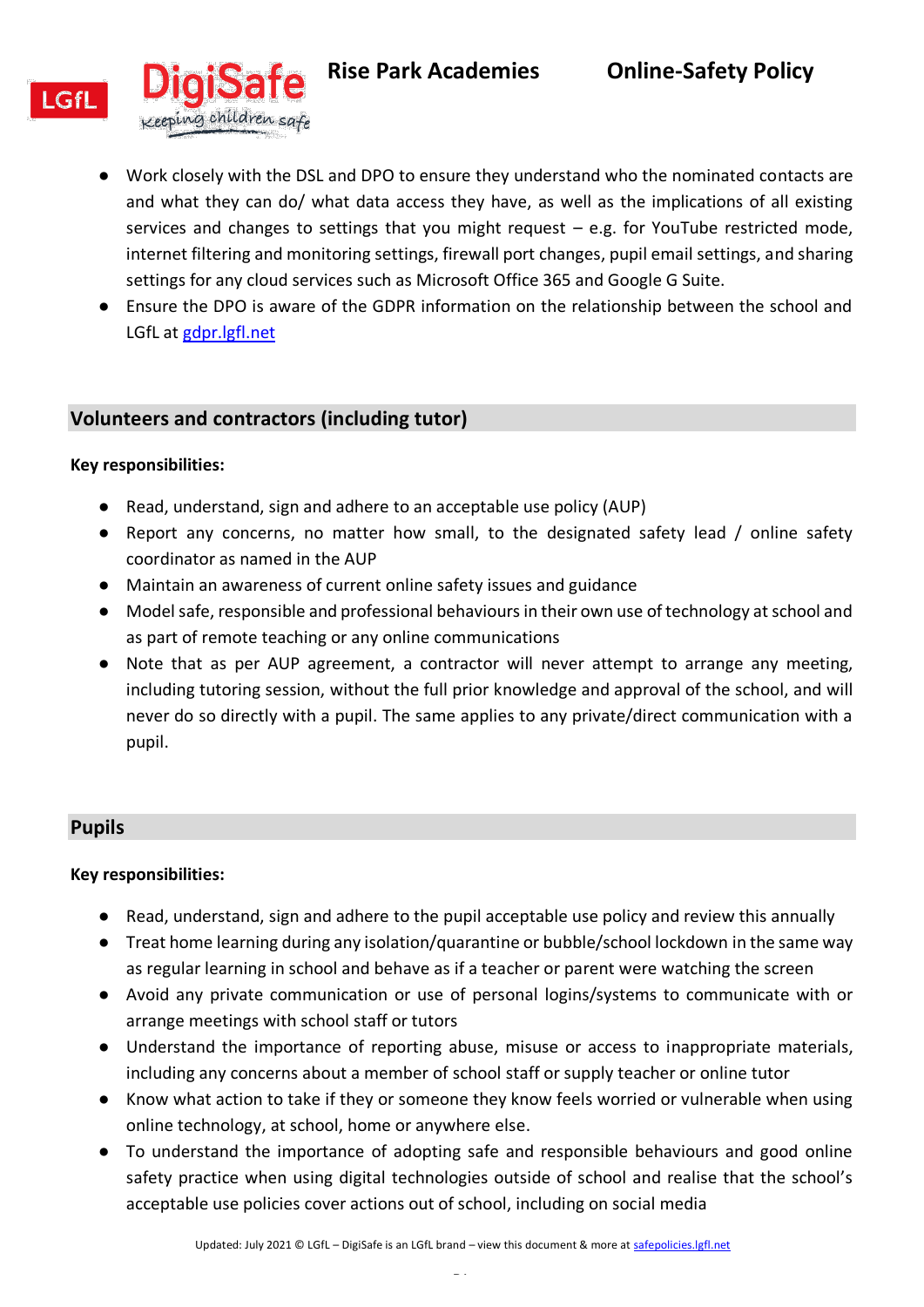

- Remember the rules on the misuse of school technology devices and logins used at home should be used just like if they were in full view of a teacher.
- Understand the benefits/opportunities and risks/dangers of the online world and know who to talk to at school or outside school if there are problems

# <span id="page-16-0"></span>**Parents/carers**

### **Key responsibilities:**

- Read, sign and promote the school's parental acceptable use policy (AUP) and read the pupil AUP and encourage their children to follow it
- Consult with the school if they have any concerns about their children's and others' use of technology
- Promote positive online safety and model safe, responsible, respectful and positive behaviours in their own use of technology, including on social media: not sharing other's images or details without permission and refraining from posting negative, threatening or violent comments about others, including the school staff, volunteers, governors, contractors, pupils or other parents/carers.
- Encourage children to engage fully in home-learning during any period of isolation/quarantine or bubble/school closure and flag any concerns
- Support the child during remote learning to avoid video calls in a bedroom if possible and if not, to ensure the child is fully dressed and not in bed, with the camera pointing away from beds/bedding/personal information etc. and the background blurred or changed where possible.
- If organising private online tuition, remain in the room if possible, ensure the child knows tutors should not arrange new sessions directly with the child or attempt to communicate privately. Further advice available in the Online Tutors – [Guidance for Parents and Carers](https://static.lgfl.net/LgflNet/downloads/online-safety/posters/LGfL-DigiSafe-Online-Tutors-Safeguarding-Guidance.pdf) poster at [parentsafe.lgfl.net,](https://parentsafe.lgfl.net/body-safe-sharing-content-online) which is a dedicated parent portal offering updated advice and resources to help parents keep children safe online

# <span id="page-16-1"></span>**External groups including parent associations**

- Any external individual/organisation will sign an acceptable use policy prior to using technology or the internet within school
- Support the school in promoting online safety and data protection
- Model safe, responsible, respectful and positive behaviours in their own use of technology, including on social media: not sharing other's images or details without permission and refraining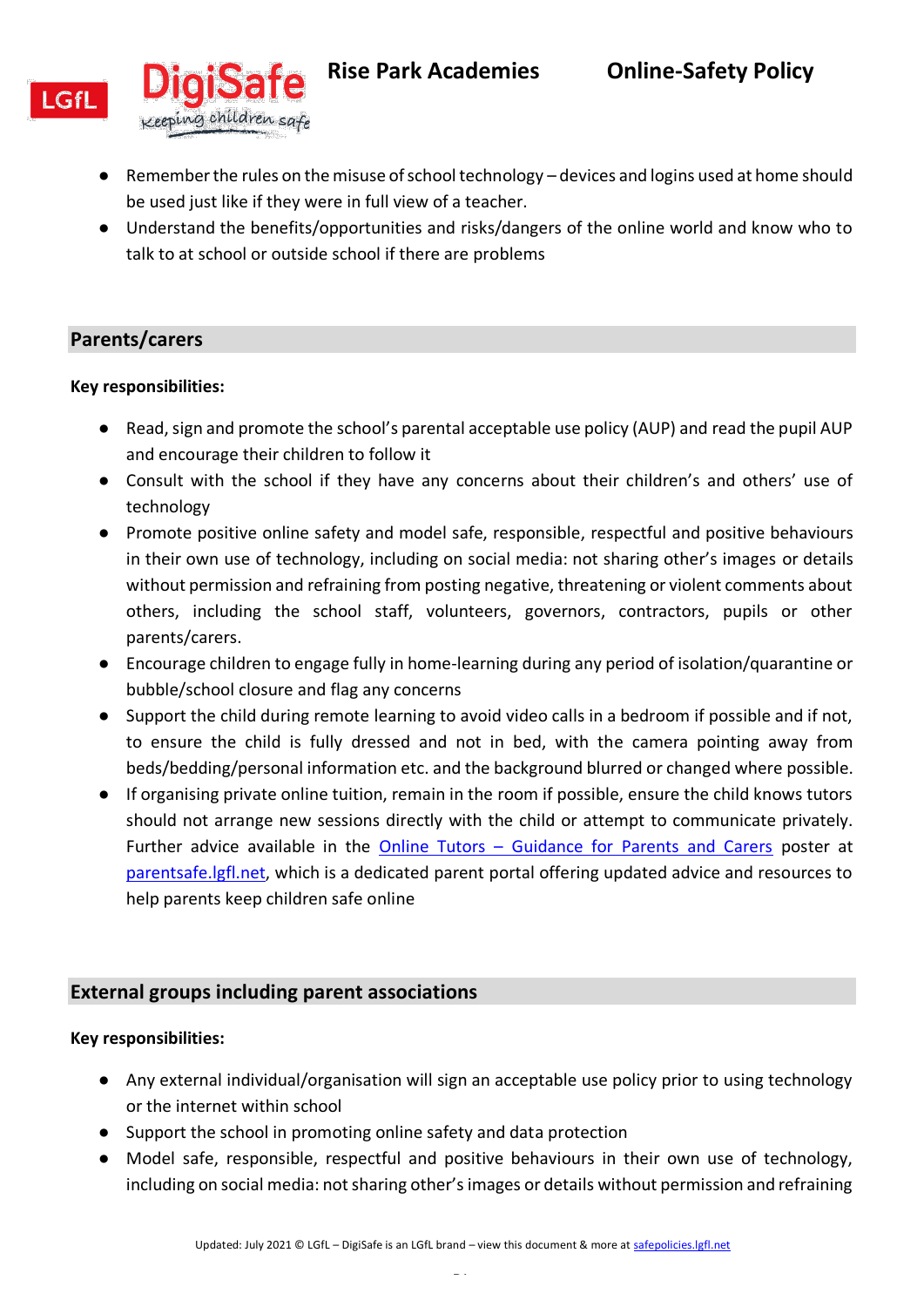



● from posting negative, threatening or violent comments about others, including the school staff, volunteers, governors, contractors, pupils or other parents/carers

# <span id="page-17-0"></span>**Education and curriculum**

The following subjects have the clearest online safety links (see the relevant role descriptors above for more information):

- Relationships education, relationships and sex education (RSE) and health (also known as RSHE or PSHE)
- Computing
- Citizenship

However, as stated in the role descriptors above, it is the role of all staff to identify opportunities to thread online safety through all school activities, both outside the classroom and within the curriculum, supporting curriculum/stage/subject leads, and making the most of unexpected learning opportunities as they arise (which have a unique value for pupils).

Whenever overseeing the use of technology (devices, the internet, new technology such as augmented reality, etc) in school or setting as homework tasks, all staff should encourage sensible use, monitor what pupils are doing and consider potential dangers and the age appropriateness of websites (using the appropriate LGFL Webscreen filtering service).

Equally, all staff should carefully supervise and guide pupils when engaged in learning activities involving online technology (including, extra-curricular, extended school activities if relevant and remote teaching), supporting them with search skills, critical thinking (e.g. fake news), age appropriate materials and signposting, and legal issues such as copyright and data law. saferesources. Igfl.net has regularly updated theme-based resources, materials and signposting for teachers and parents.

At Rise Park Academies we recognise that online safety and broader digital resilience must be thread throughout the curriculum and that is why we are working to adopt the cross-curricular framework 'Education for a Connected World – [2020 edition' from UKCIS \(the UK Council for Internet Safety](https://assets.publishing.service.gov.uk/government/uploads/system/uploads/attachment_data/file/896323/UKCIS_Education_for_a_Connected_World_.pdf)).

Annual reviews of curriculum plans / schemes of work (including for SEND pupils) are used as an opportunity to follow this framework more closely in its key areas of Self-image and Identity, Online relationships, Online reputation, Online bullying, Managing online information, Health, Wellbeing and lifestyle, Privacy and security, and Copyright and ownership.

# <span id="page-17-1"></span>**Handling online-safety concerns and incidents**

It is vital that all staff recognise that online-safety is a part of safeguarding (as well as being a curriculum strand of Computing, PSHE/RSHE and Citizenship).

Updated: July 2021 © LGfL – DigiSafe is an LGfL brand – view this document & more at safepolicies.lgfl.net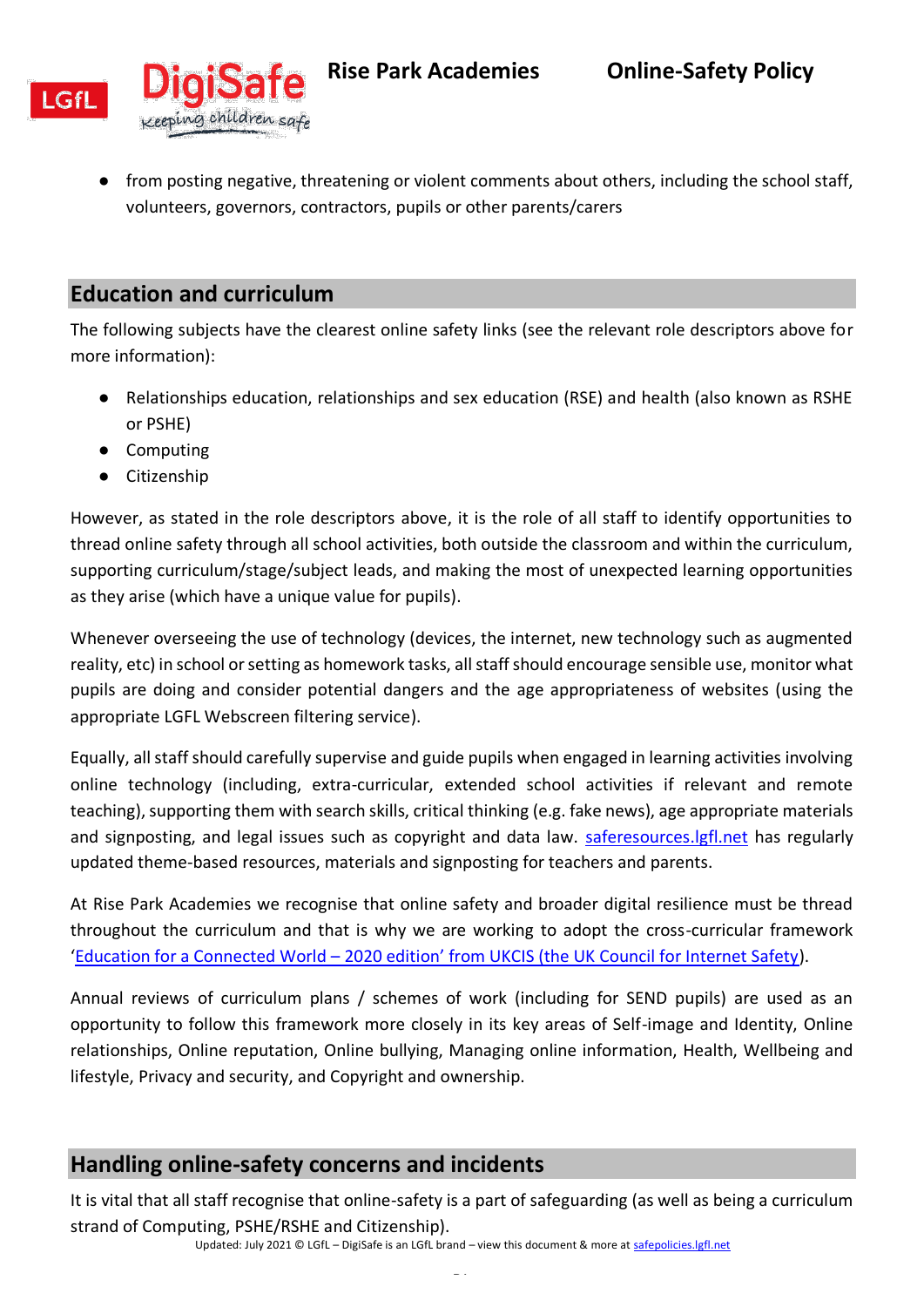



General concerns must be handled in the same way as any other safeguarding concern; safeguarding is often referred to as a jigsaw puzzle, so all stakeholders should talk to the online-safety lead / designated safeguarding lead to contribute to the overall picture, or highlight what might not yet be a problem.

Support staff will often have a unique insight and opportunity to find out about issues first in the playground, corridors, toilets and other communal areas outside the classroom (particularly relating to bullying and sexual harassment and violence).

School procedures for dealing with online-safety will be mostly detailed in the following policies (primarily in the first key document):

- Safeguarding and Child Protection Policy 2021
- Whistle-blowing Policy for Schools including managing allegations
- Looked after Children Policy
- Anti-Bullying Policy
- Online safety policy
- Remote learning policy
- Class Dojo Policy
- Procedures for virtual learning / virtual meetings
- Behaviour policy, including peer on peer
- Equality Policy
- Health & Safety Policy
- First Day Calling Policy
- Acceptable Use Policies
- Prevent Risk Assessment / Policy
- Data Protection Policy, agreements and other documentation (e.g. privacy statement and consent forms for data sharing, image use etc)
- RSHE Policy
- Staff Code of Conduct
- Communication Policy

This school commits to take all reasonable precautions to ensure online safety, but recognises that incidents will occur both inside school and outside school (and that those from outside school will continue to impact pupils when they come into school or during extended periods away from school). All members of the school are encouraged to report issues swiftly to allow us to deal with them quickly and sensitively through the school's escalation processes.

Any suspected online risk or infringement should be reported to the online safety lead / designated safeguarding lead on the same day – where clearly urgent, it will be made by the end of the lesson.

Any concern/allegation about staff misuse is always referred directly to the Headteacher, unless the concern is about the Headteacher, in which case the complaint is referred to the Chair of Governors and the LADO (Local Authority's Designated Officer). Staff may also use the NSPCC Whistleblowing Helpline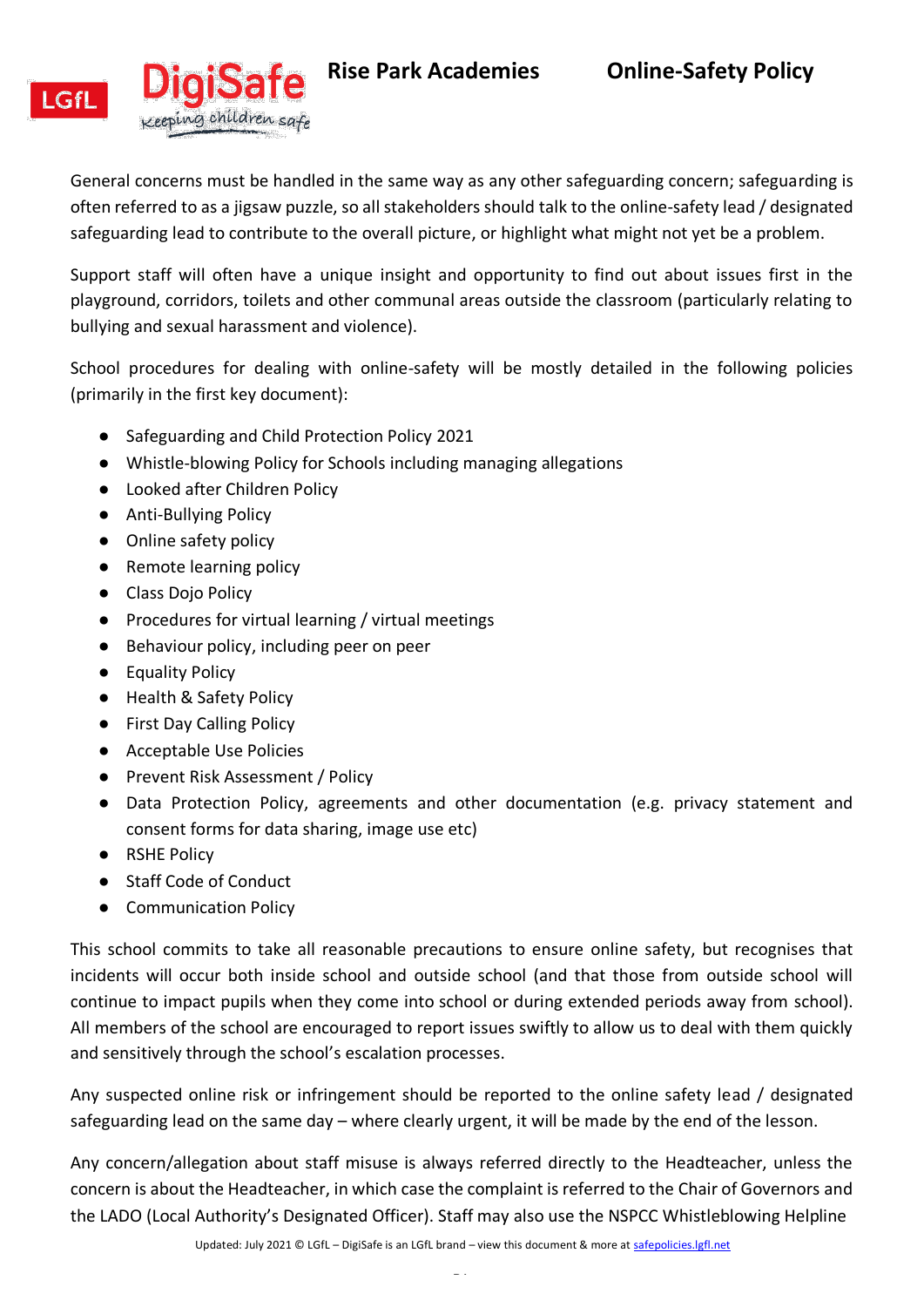



(Posters for display purposes can be found here– see [posters.lgfl.net](http://posters.lgfl.net/) and [reporting.lgfl.net\)](http://reporting.lgfl.net/).

The school will actively seek support from other agencies as needed (i.e. the local authority, [LGfL,](https://www.lgfl.net/online-safety/) UK [Safer Internet Centre's Professionals' Online Safety Helpline \(POSH\)](https://saferinternet.org.uk/professionals-online-safety-helpline), [NCA CEOP,](https://www.nationalcrimeagency.gov.uk/contact-us/15-contact-ceop) Prevent Officer, Police, [IWF\)](https://www.iwf.org.uk/). We will inform parents/carers of online-safety incidents involving their children, and the Police where staff or pupils engage in, or are subject to, behaviour which we consider is particularly disturbing or breaks the law (particular procedures are in place for sexting and upskirting; see section below- pg.23).

The school should evaluate whether reporting procedures are adequate for any future closures/lockdowns/isolation etc and make alternative provisions in advance, where these might be needed.

#### <span id="page-19-0"></span>**Actions where there are concerns about a child**

The following flow chart (it cannot be edited) is taken from page 22 of [Keeping Children Safe in](https://assets.publishing.service.gov.uk/government/uploads/system/uploads/attachment_data/file/1021914/KCSIE_2021_September_guidance.pdf)  [Education 2021](https://assets.publishing.service.gov.uk/government/uploads/system/uploads/attachment_data/file/1021914/KCSIE_2021_September_guidance.pdf) as the key education safeguarding document. As outlined previously, online safety concerns are no different to any other safeguarding concern.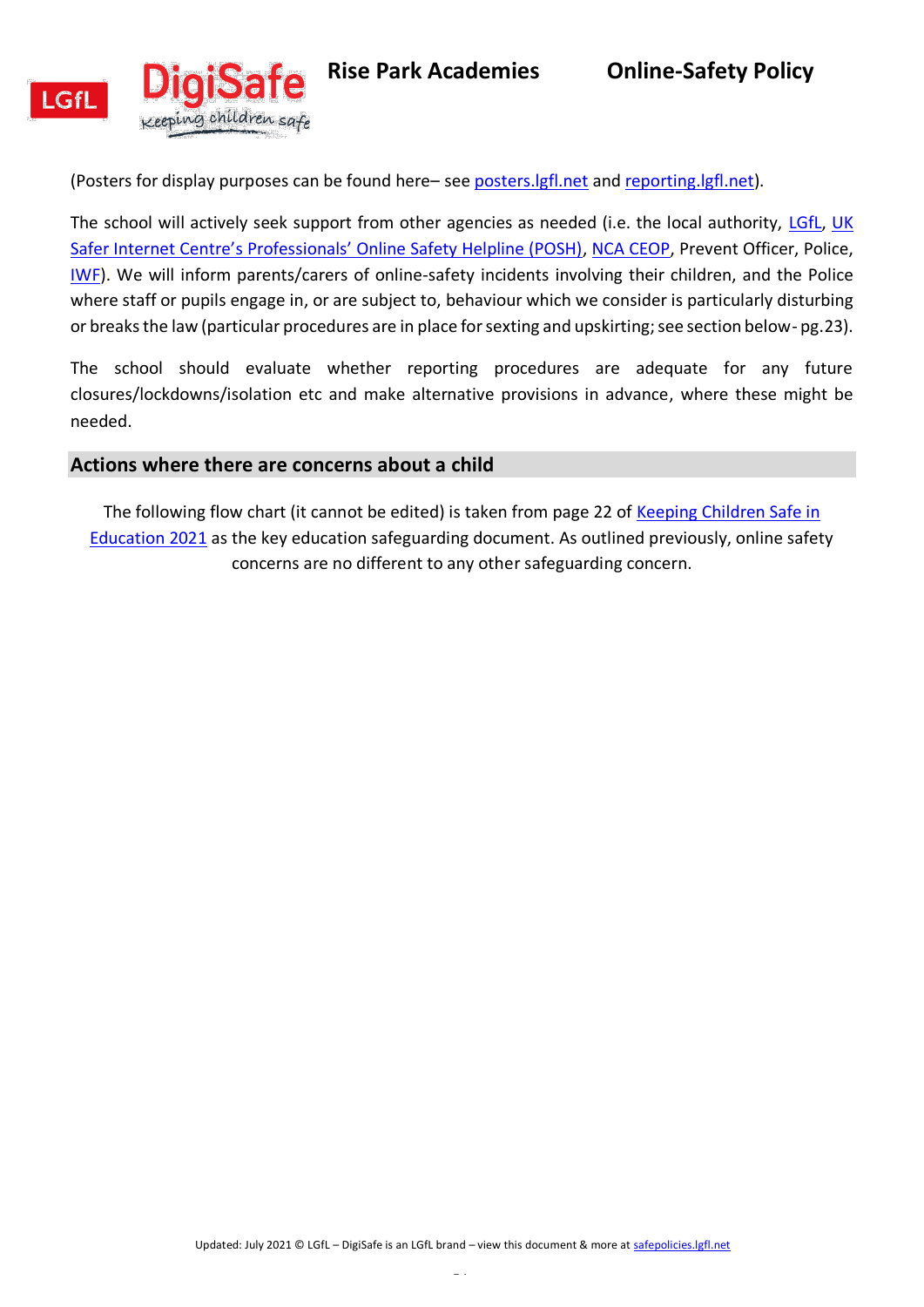

# **Rise Park Academies Online-Safety Policy**  iSai Keeping children safe



At all stages, staff should keep the child's circumstances under review (involving the designated safeguarding lead (or deputies) as required), and re-refer if appropriate, to ensure the child's circumstances improve - the child's best interests must always come first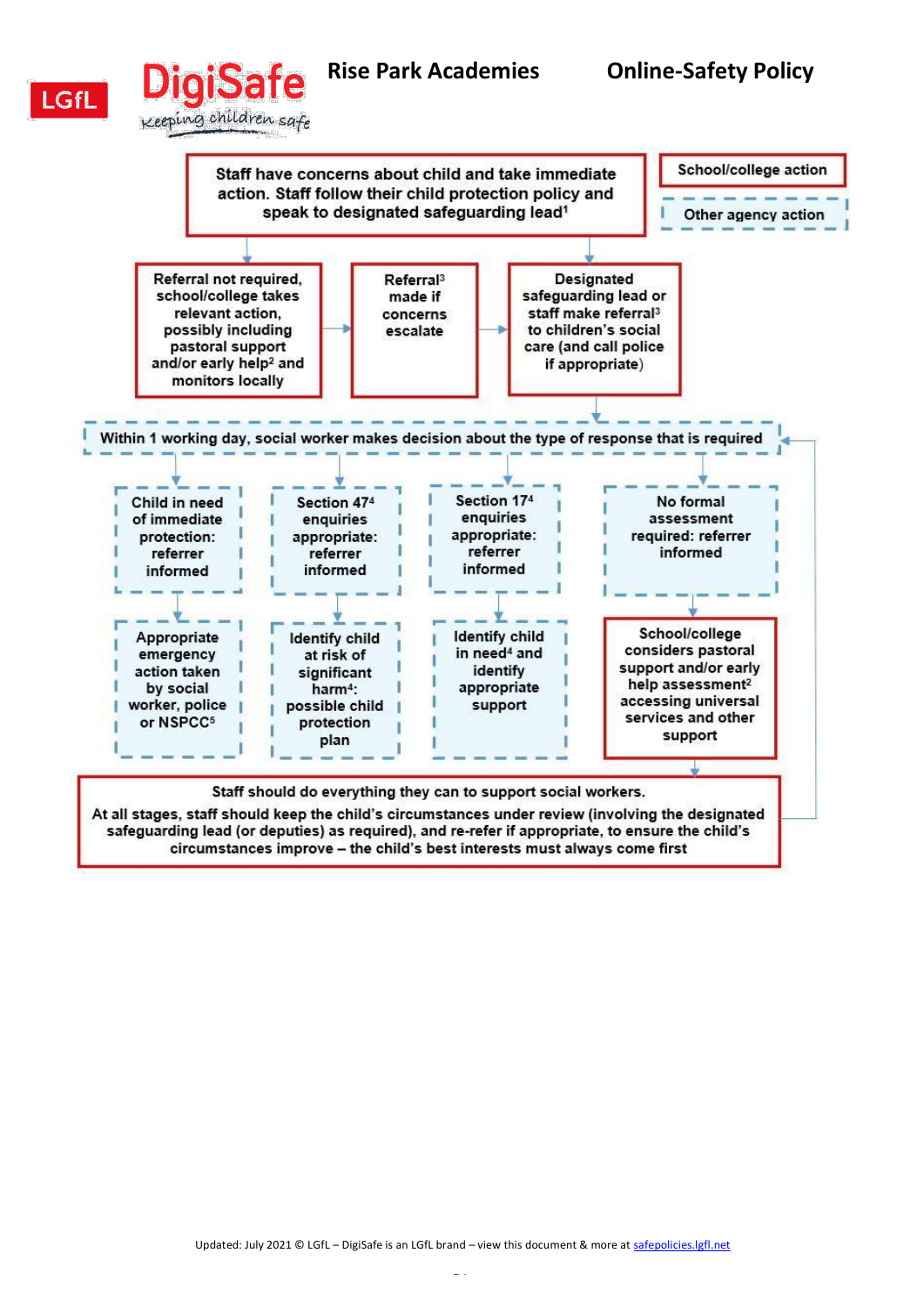

### <span id="page-21-0"></span>**Sexting – sharing nudes and semi-nudes**

All schools (regardless of phase) should refer to the updated [UK Council for Internet Safety \(UKCIS\)](https://www.gov.uk/government/organisations/uk-council-for-internet-safety) guidance on sexting - now referred to as [Sharing nudes and semi-nudes: advice for education settings](https://www.gov.uk/government/publications/sharing-nudes-and-semi-nudes-advice-for-education-settings-working-with-children-and-young-people) to avoid unnecessary criminalisation of children. NB - where one of the parties is over 18, this is no longer sexting but child sexual abuse.

There is a one-page overview called [Sharing nudes and semi-nudes: how to respond to an incident f](https://assets.publishing.service.gov.uk/government/uploads/system/uploads/attachment_data/file/947546/Sharing_nudes_and_semi_nudes_how_to_respond_to_an_incident_Summary_V2.pdf)or all staff (not just classroom-based staff) to read, in recognition of the fact that it is mostly someone other than the designated safeguarding lead (DSL), or online safety lead, to first become aware of an incident, and it is vital that the correct steps are taken. Staff other than the DSL must not attempt to view, share or delete the image or ask anyone else to do so, but to go straight to the DSL.

The school DSL will in turn use the full guidance document, [Sharing nudes and semi-nudes](https://assets.publishing.service.gov.uk/government/uploads/system/uploads/attachment_data/file/947545/UKCIS_sharing_nudes_and_semi_nudes_advice_for_education_settings_V2.pdf) – advice for [educational settings](https://assets.publishing.service.gov.uk/government/uploads/system/uploads/attachment_data/file/947545/UKCIS_sharing_nudes_and_semi_nudes_advice_for_education_settings_V2.pdf) to decide next steps and whether other agencies need to be involved.



#### **\*Consider the 5 points for immediate referral at initial review:**

1. The incident involves an adult

2. There is reason to believe that a child or young person has been coerced, blackmailed or groomed, or there are concerns about their capacity to consent (for example, owing to special educational needs)

3. What you know about the images or videos suggests the content depicts sexual acts which are unusual for the young person's developmental stage, or are violent

4. The images involves sexual acts and any pupil in the images or videos is under 13

5. You have reason to believe a child or young person is at immediate risk of harm owing to the sharing of nudes and semi-nudes, for example, they are presenting as suicidal or self-harming

It is important that everyone understands that whilst sexting is illegal, pupils can come and talk to members of staff if they have made a mistake, or had a problem in this area.

The documents referenced above and materials to support teaching about sexting can be found at [sexting.lgfl.net](https://sexting.lgfl.net/)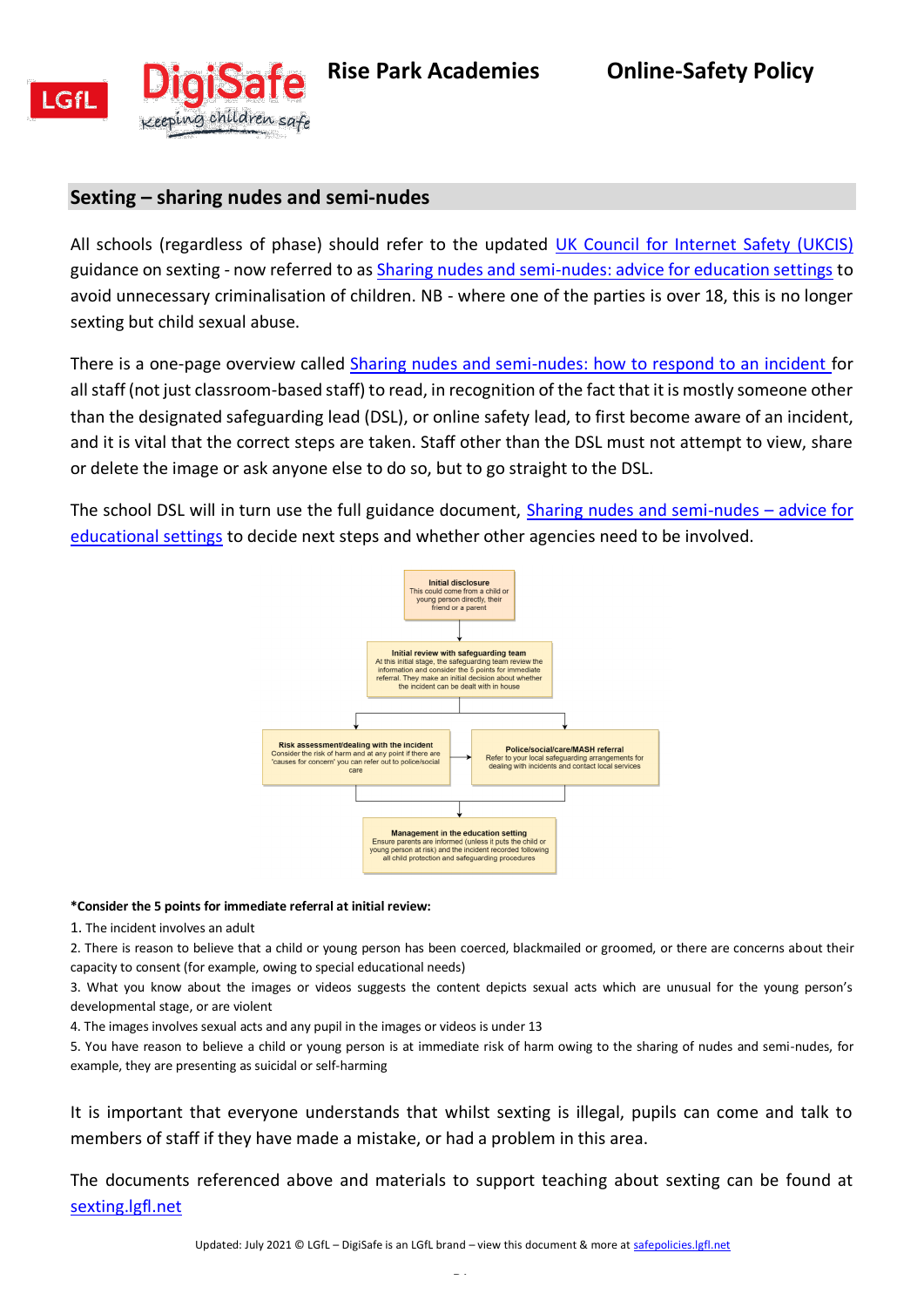

<span id="page-22-0"></span>

# **Upskirting**

It is important that everyone understands that upskirting (taking a photo of someone under their clothing, not necessarily a skirt) is now a criminal offence, as highlighted in [Keeping Children Safe in](https://assets.publishing.service.gov.uk/government/uploads/system/uploads/attachment_data/file/1021914/KCSIE_2021_September_guidance.pdf)  [Education](https://assets.publishing.service.gov.uk/government/uploads/system/uploads/attachment_data/file/1021914/KCSIE_2021_September_guidance.pdf) and that pupils can come and talk to members of staff if they have made a mistake, or had a problem in this area.

## <span id="page-22-1"></span>**Bullying**

Online bullying should be treated like any other form of bullying and the school bullying policy should be followed for online bullying, which may also be referred to as cyberbullying, including issues arising from banter- [Anti-Bullying Policy.](https://9d82e839-e0a8-47ed-8e15-17b0791865a7.filesusr.com/ugd/249a54_abedc88d49ce4f469f581830ebba9c0b.pdf)

Materials to support teaching about bullying, and useful Department for Education guidance and case studies, are accessible a[t bullying.lgfl.net.](https://bullying.lgfl.net/)

## <span id="page-22-2"></span>**Sexual violence and harassment**

DfE guidance on sexual violence and harassment is referenced in [Keeping Children Safe in Education](https://assets.publishing.service.gov.uk/government/uploads/system/uploads/attachment_data/file/1021914/KCSIE_2021_September_guidance.pdf) and also a document in its own right. It would be useful for all staff to be aware of this guidance: paragraphs 45-49 cover the immediate response to a report and confidentiality, which is highly relevant for all staff; the case studies section provides a helpful overview of some of the issues that may arise.

Any incident of sexual harassment or violence (online or offline), should be reported to the DSL who will follow the full guidance. Staff should work to foster a zero-tolerance culture. The guidance stresses that schools must take all forms of sexual violence and harassment seriously, explaining how it exists on a continuum and those behaviours incorrectly viewed as 'low level' are treated seriously, and not allowed to perpetuate. The document makes specific reference to behaviours such as bra-strap flicking and the careless use of language.

# <span id="page-22-3"></span>**Misuse of school technology (devices, systems, networks or platforms)**

Clear and well communicated rules and procedures are essential to govern pupil and adult use of school networks, connections, internet connectivity and devices, cloud platforms and social media (both when on school site and outside of school).

These are defined in the relevant Acceptable Use Policy as well as in this document, for example in the sections relating to the professional and personal use of school platforms/networks/clouds, devices and other technology, as well as to BYOD (bring your own device) policy.

Where pupils contravene these rules, the school behaviour policy will be applied; where staff contravene these rules, action will be taken as outlined in the staff code of conduct/handbook.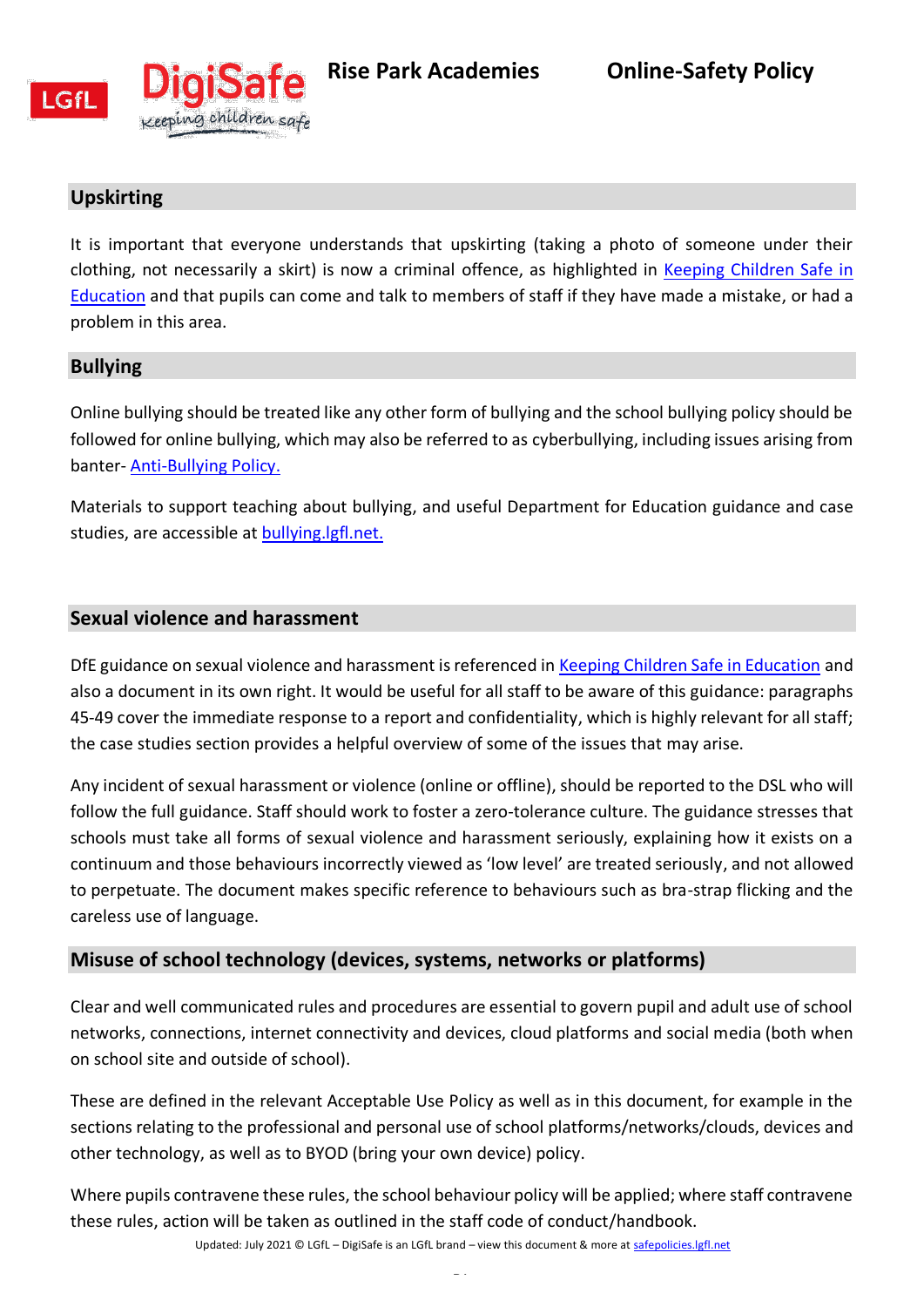



**Rise Park Academies Online-Safety Policy** 

It will be necessary to reinforce these as usual at the beginning of any school year, but also to remind pupils that the same applies for any home learning that may take place in future periods of absence/ closure/quarantine etc.

Further to these steps, the school reserves the right to withdraw – temporarily or permanently – any or all access to such technology, or the right to bring devices onto school property.

### <span id="page-23-0"></span>**Social media incidents**

See the social media section later in this document for rules and expectations of behaviour for children and adults in the Rise Park Academies community. These are also governed by school Acceptable Use Policies.

Breaches will be dealt with in line with the school behaviour policy (for pupils), or code of conduct/handbook (for staff).

Further to this, where an incident relates to an inappropriate, upsetting, violent or abusive social media post by a member of the school community, Rise Park Academies will request that the post be deleted and will expect this to be actioned promptly.

Where an offending post has been made by a third party, the school may report it to the platform it is hosted on, and may contact the **[Professionals' Online Safety Helpline, POSH](https://saferinternet.org.uk/professionals-online-safety-helpline)**, (run by the UK Safer Internet [Centre\)](https://saferinternet.org.uk/) for support or help to accelerate this process.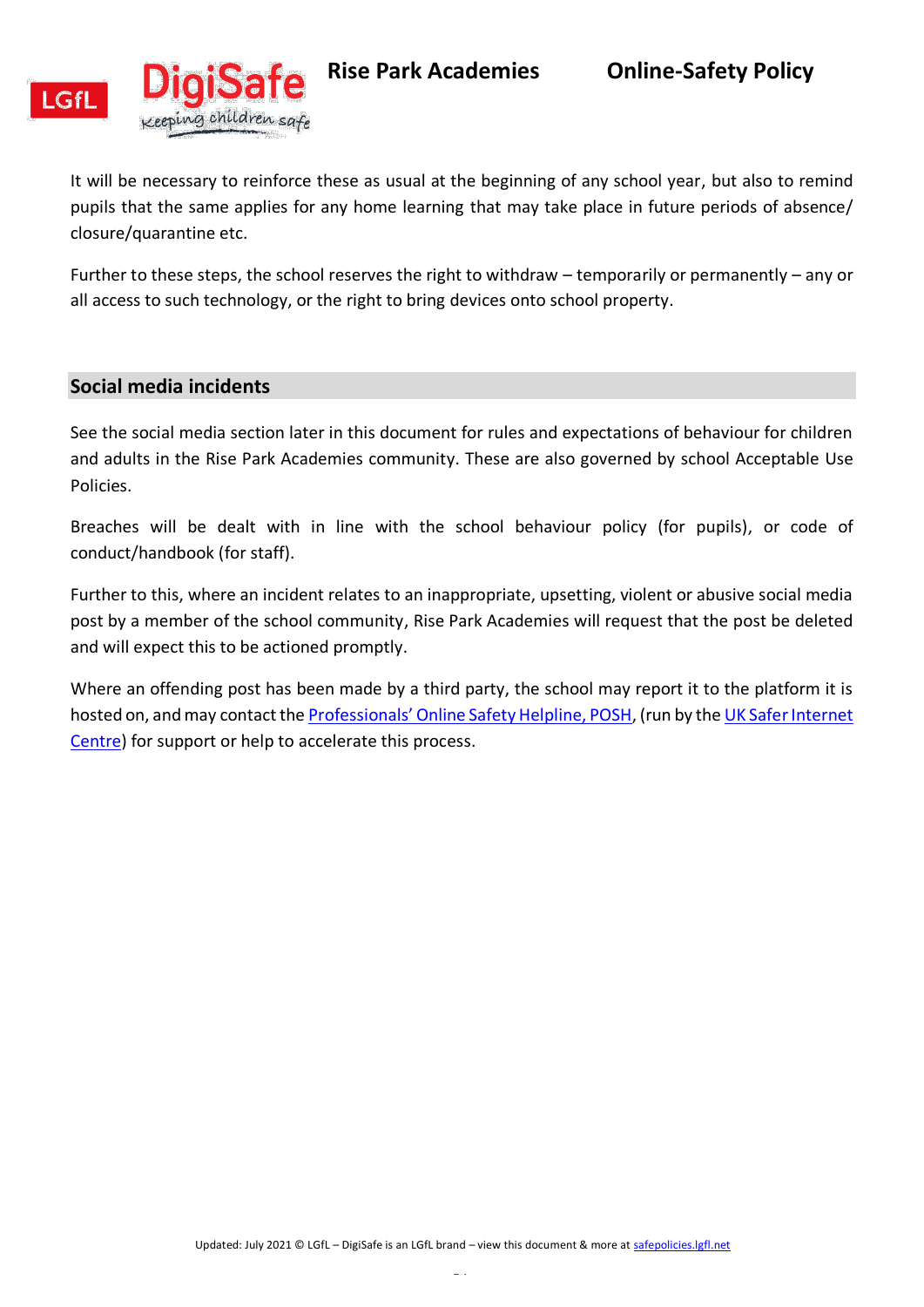<span id="page-24-0"></span>



# **Data protection and data security**

GDPR information on the relationship between the school and LGfL can be found at [gdpr.lgfl.net;](https://gdpr.lgfl.net/) there are useful links and documents to support schools with data protection in the 'Resources for Schools' section of that page.

There are references to the relationship between data protection and safeguarding in key Department for Education documents ['Keeping Children Safe in Education'](https://assets.publishing.service.gov.uk/government/uploads/system/uploads/attachment_data/file/1021914/KCSIE_2021_September_guidance.pdf) and 'Data pr[otection: a toolkit for schools'](https://assets.publishing.service.gov.uk/government/uploads/system/uploads/attachment_data/file/747620/Data_Protection_Toolkit_for_Schools_OpenBeta.pdf)  [\(August 2018\)](https://assets.publishing.service.gov.uk/government/uploads/system/uploads/attachment_data/file/747620/Data_Protection_Toolkit_for_Schools_OpenBeta.pdf), which the DPO and DSL will seek to apply. This quote from the latter document is useful for all staff – note the red and purple highlights:

"**GDPR does not prevent, or limit, the sharing of information for the purposes of keeping children safe.** Lawful and secure information sharing between schools, Children's Social Care, and other local agencies, is essential for keeping children safe and ensuring they get the support they need. **The Data Protection Act 2018 introduced 'safeguarding' as a reason to be able to process sensitive, personal information, even without consent** (DPA, Part 2,18; Schedule 8, 4). When Designated Safeguarding Leads in schools are considering whether, or not, to share safeguarding information (especially with other agencies), **it is considered best practice for them to record who they are sharing that information with, and for what reason. If they have taken a decision not to seek consent from the data subject and/or parent/carer, that should also be recorded within the safeguarding file. All relevant information can be shared without consent, if to gain consent would place a child at risk. Fears about sharing information must not be allowed to stand in the way of promoting the welfare and protecting the safety of children**."

All pupils, staff, governors, volunteers, contractors and parents are bound by the school's data protection policy and agreements, which can be found here- [Data Protection Policy.](https://9d82e839-e0a8-47ed-8e15-17b0791865a7.filesusr.com/ugd/243566_517e86fe12014555997df618244aab50.docx?dn=Data%20Protection%20Policy%20(including%20SAR%20appendix)%202020.docx)

Rigorous controls on the LGfL network, USO sign-on for technical services, firewalls and filtering all support data protection. The following data security products are also used to protect the integrity of data, which in turn supports data protection: USO sign on for LGfL services, LGFL MailProtect and Sophos Anti-Virus.

The Headteacher/principal, data protection officer and governor's work together to ensure a GDPRcompliant framework for storing data, but which ensures that child protection is always put first and data-protection processes support careful and legal sharing of information.

Staff are reminded that all safeguarding data is highly sensitive and should be treated with the strictest confidentiality at all times, and only shared via approved channels to colleagues or agencies with appropriate permissions. The use of USO-FX, Anycomms, S2S and CPOMS to encrypt all non-internal emails is compulsory for sharing pupil data. If this is not possible, the DPO and DSL should be informed in advance.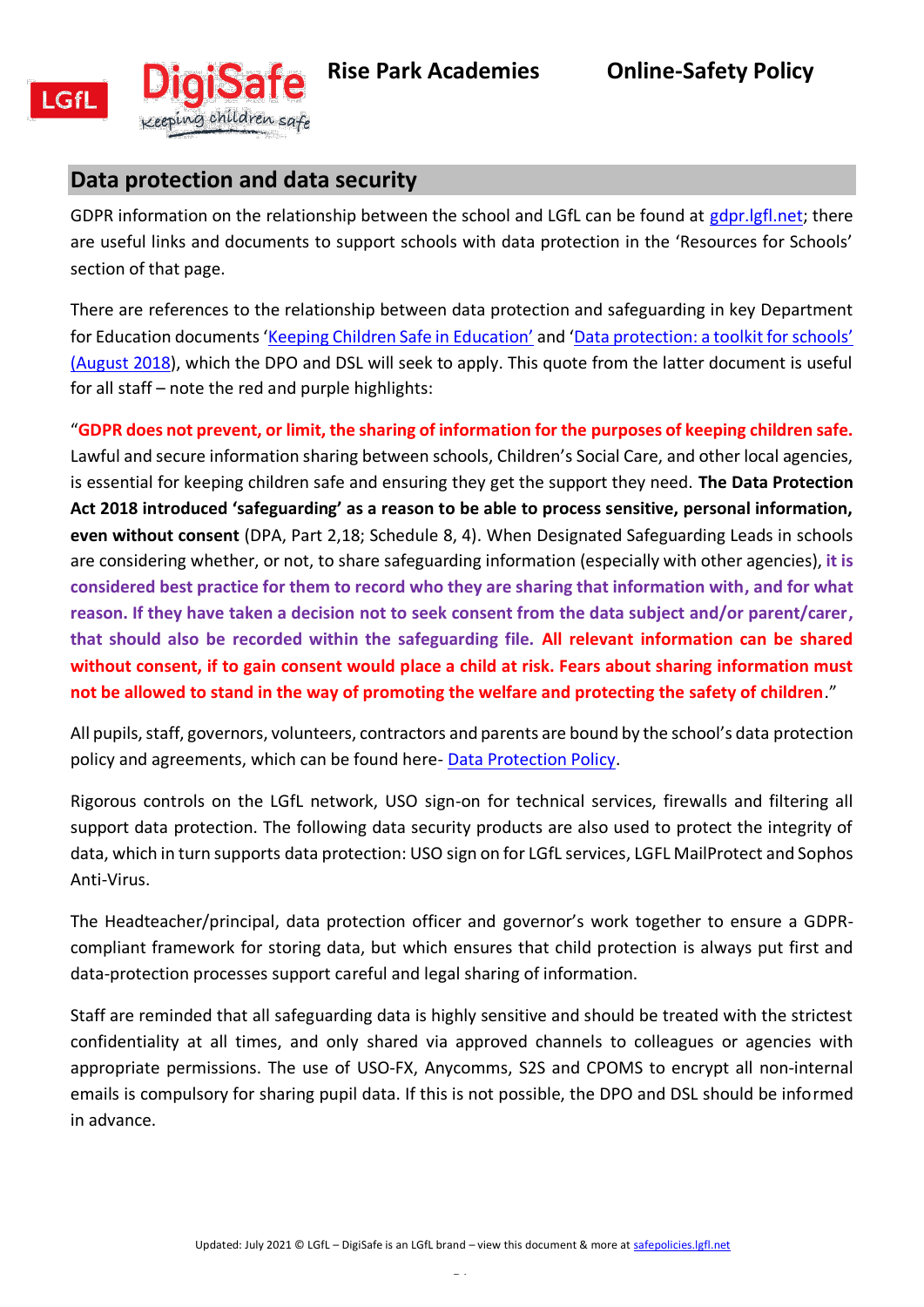



- CCTV
- Use of personal vs school devices
- Password policy / two-factor authentication
- Reminders to lock devices when leaving unattended
- Device encryption
- Access to and access audit logs for school systems
- Backups
- Security processes and policies
- Disaster recovery
- Access by third parties, e.g. IT support agencies
- BYOD
- Wireless access
- File sharing
- Cloud platform use, access and sharing protocols

# <span id="page-25-0"></span>**Appropriate filtering and monitoring**

[Keeping Children Safe in Education](https://assets.publishing.service.gov.uk/government/uploads/system/uploads/attachment_data/file/1021914/KCSIE_2021_September_guidance.pdf) obliges schools to "ensure appropriate filters and appropriate monitoring systems are in place and not be able to access harmful or inappropriate material, but at the same time be careful that "over blocking" does not lead to unreasonable restrictions as to what children can be taught, with regards to online teaching and safeguarding."

At this school, the internet connection is provided by LGfL. This means we have a dedicated and secure, schoolsafe connection that is protected with firewalls and multiple layers of security, including a web filtering system called WebScreen 3.0, which is made specifically to protect children in schools. You can read more about why this system is appropriate on the UK Safer Internet Centre's appropriate filtering submission pages [here.](https://www.saferinternet.org.uk/advice-centre/teachers-and-school-staff/appropriate-filtering-and-monitoring/provider-responses)

There are three types of appropriate monitoring identified by the Safer Internet Centre. These are:

- 1. Physical monitoring (adult supervision in the classroom, at all times)
- 2. Internet and web access
- 3. Active/Pro-active technology monitoring services

At Rise Park Academies, we have decided that options 1 and 2 are appropriate because where staff are concerned that children and young people are developing extremist views or showing signs of becoming radicalized, they should discuss this with the Designated Safeguarding Lead.

We use the curriculum to ensure that children and young people understand how people with extreme views share these with others, especially using the internet.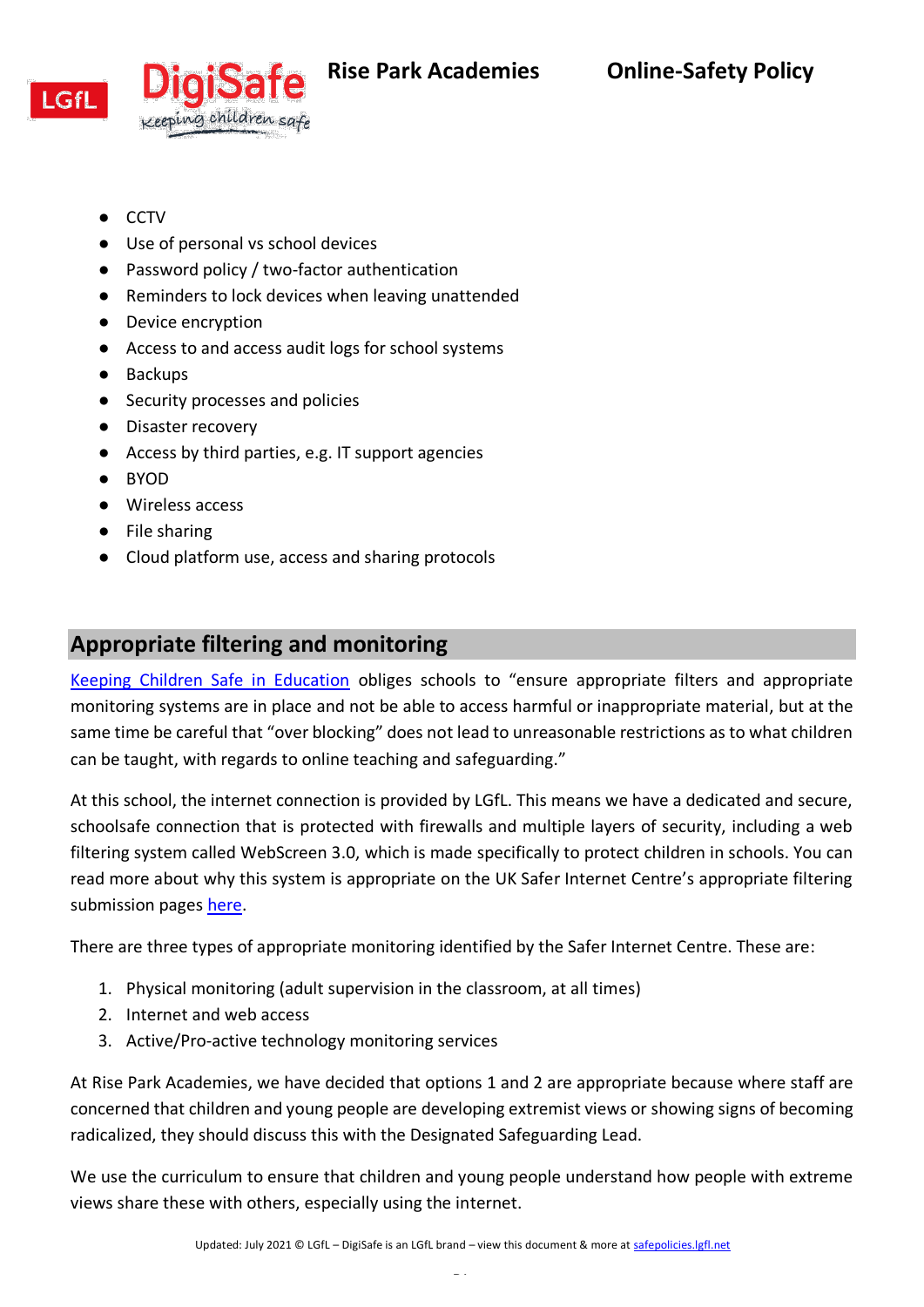**Rise Park Academies Online-Safety Policy** 



We are committed to ensuring that our pupils are offered a broad and balanced curriculum that aims to prepare them for life in modern Britain. Teaching the school's core values alongside the fundamental British Values, supports quality teaching and learning, whilst making a positive contribution to the development of a fair, just and civil society.

At home, school devices are filtered using LGfL HomeProtect and parents/carers are responsible for supervising and monitoring the use of devices, which is in the school's Remote Learning Policy and Procedures for virtual learning / virtual meetings.

# <span id="page-26-0"></span>**Electronic communications**

Please read this section alongside references to pupil-staff communications in the overall school Safeguarding Policy, and in conjunction with the Data Protection Policy. This section only covers electronic communications, but the same principles of transparency, appropriate conduct and audit trail apply.

### <span id="page-26-1"></span>**Email**

- Pupils at this school are set up to use the LondonMail system from LGfL, for all school emails
- Staff at this school use the StaffMail system for all school emails

Both these systems are linked to the USO authentication system and are fully auditable, trackable and managed by LGfL on behalf of the school. This is for the mutual protection and privacy of all staff, pupils and parents, as well as to support data protection.

General principles for email use are as follows:

- Email, Google Classroom and Class Dojo are the only means of electronic communication to be used between staff and pupils / staff and parents (in both directions). Use of a different platform must be approved in advance by the Headteacher. Any unauthorised attempt to use a different system may be a safeguarding concern or disciplinary matter and should be notified to the DSL (if by a child), or to the Headteacher (if by a staff member).
- Email may only be sent using the email systems above. There should be no circumstances where a private email is used; if this happens by mistake, the DSL/Headteacher/DPO (the particular circumstances of the incident will determine whose remit this is) should be informed immediately.
- Staff or pupil personal data should never be sent/shared/stored on email.
	- $\circ$  If data needs to be shared with external agencies, the school uses the following services: USO-FX, S2S, Anycomms and CPOMS.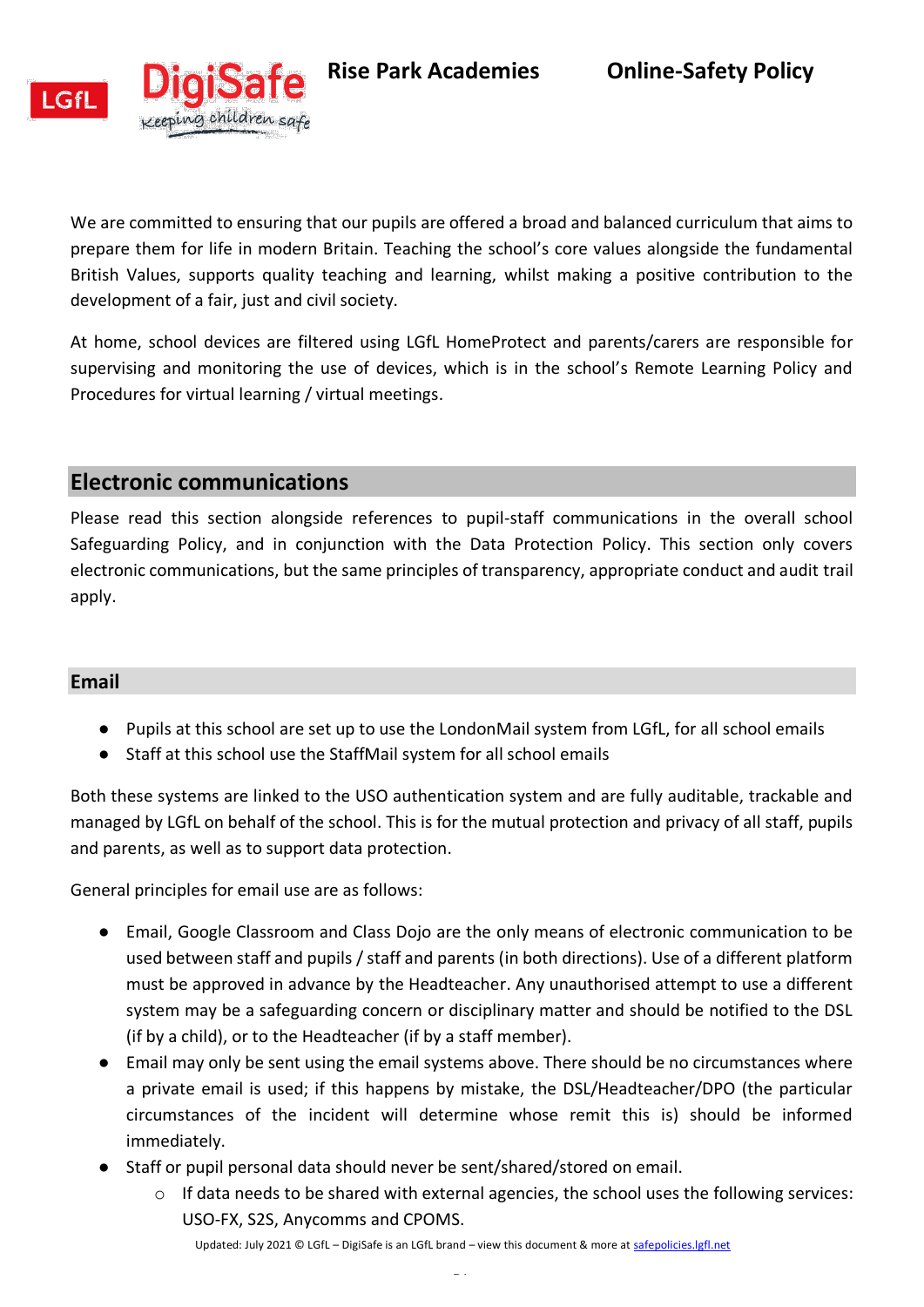

- Appropriate behaviour is expected at all times, and the system should not be used to send inappropriate materials or language which is, or could be construed, as bullying, aggressive, rude, insulting, illegal or otherwise inappropriate, or which (for staff) might bring the school into disrepute or compromise the professionalism of staff.
- Pupils and staff are NOT allowed to use the email system for personal use and should be aware that all use is monitored by LGFL. Their emails may be read and the same rules of appropriate behaviour apply at all times. Emails using inappropriate language, images, malware or to adult sites may be blocked and not arrive at their intended destination.

See also the social media section of this policy (pg.30).

g chíldren safe

# <span id="page-27-0"></span>**School website**

The school website is a key public-facing information portal for the school community (both existing and prospective stakeholders) with a key reputational value. The Headteacher and Governors have delegated the day-to-day responsibility of updating the content of the website to Andrew Croft. The site is managed by / hosted by Andrew Croft.

The DfE has determined information which must be available on a school website. LGfL has compiled RAG (red-amber-green) audits at safepolicies. lgfl.net to help schools to ensure that requirements are met (see appendices). Note that an RSHE policy is now included**.**

Where other staff submit information for the website, they are asked to remember:

- $\bullet$  Schools have the same duty as any person or organisation to respect and uphold copyright law  $$ schools have been fined thousands of pounds for copyright breaches. Sources must always be credited and material only used with permission. If in doubt, check with Andrew Croft. There are many open-access libraries of high-quality public-domain images that can be used (e.g. pixabay.com for marketing materials – beware some adult content on this site). Pupils and staff at LGfL schools also have access to licences for music, sound effects, art collection images and other at curriculum.lgfl.net
- Where pupil work, images or videos are published on the website, their identities are protected and full names are not published (remember also not to save images with a filename that includes a pupil's full name).

# <span id="page-27-1"></span>**Cloud platforms**

It is important to consider data protection before adopting a cloud platform or service – see our DP policy here- [Data Protection Policy.](https://28e68067-32e7-42ef-935b-e7b1764836eb.filesusr.com/ugd/243566_437e417606d04c219ca7cadab9b92371.docx?dn=Data%20Protection%20Policy%20(including%20SAR%20appendix)%202020.docx)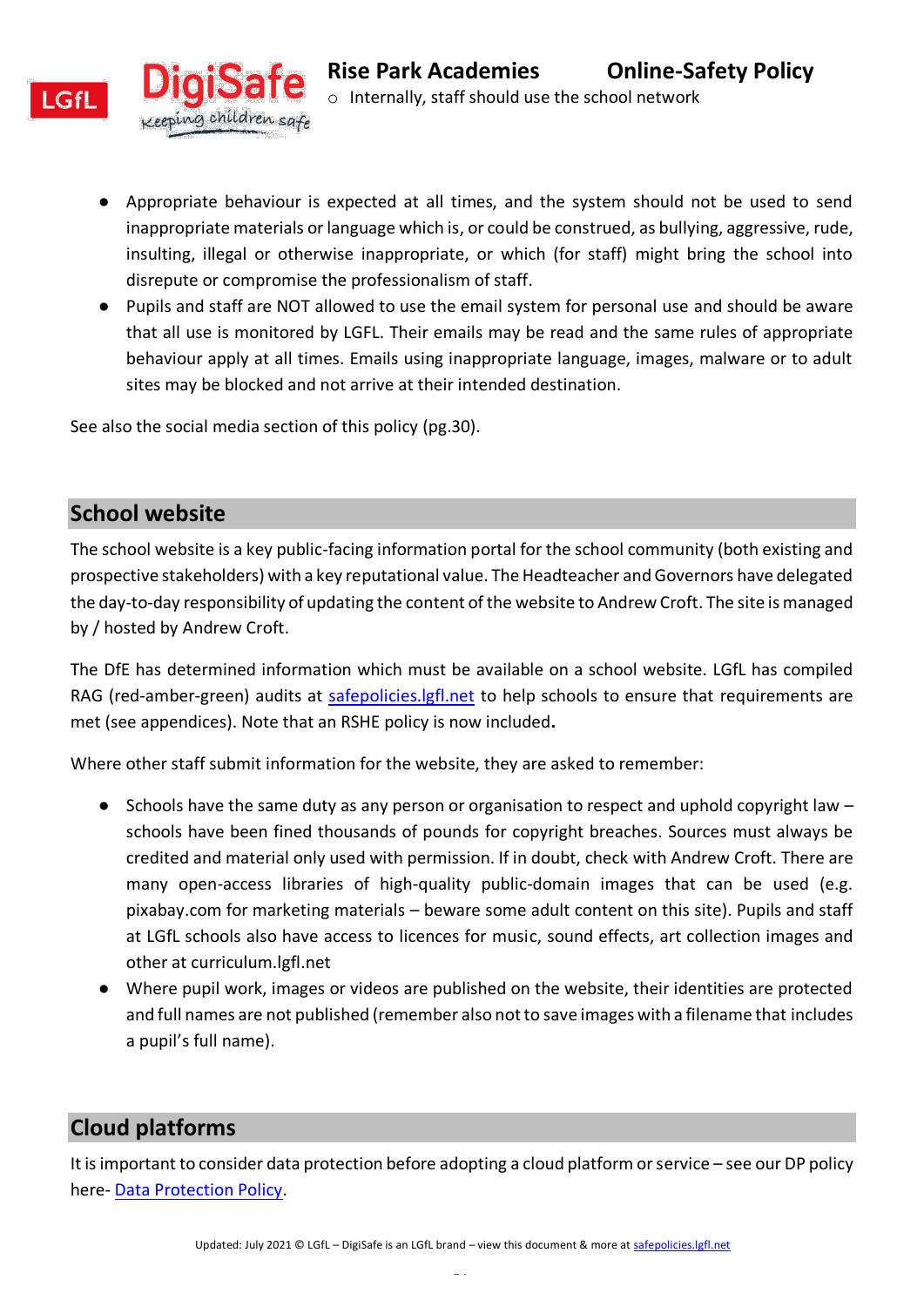**Rise Park Academies Online-Safety Policy** 





For online safety, basic rules of good password hygiene ("Treat your password like your toothbrush – never share it with anyone!"), expert administration and training can help to keep staff and pupils safe, and to avoid incidents. The data protection officer- Mrs U. Middleton and network manager- Stephen Luderman analyse and document systems and procedures before they are implemented, and regularly review them.

The following principles apply:

g children safe

- Privacy statements inform parents and children (13+) when and what sort of data is stored in the cloud
- The DPO approves new cloud systems, what may or may not be stored in them and by whom. This is noted in a DPIA (data-protection impact statement) and parental permission is sought
- Regular training ensures all staff understand sharing functionality and this is audited to ensure that pupil data is not shared by mistake. Open access or widely shared folders are clearly marked as such
- Staff are given access and/or sharing rights. Pupils
- Staff USO accounts have a two-factor authentication for access to pupil data
- Pupil images/videos are only made public with parental permission
- Only school-approved platforms are used by pupils or staff to store pupil work
- All stakeholders understand the difference between consumer and education products (e.g. a private Gmail account or Google Drive, and those belonging to a managed educational domain)

# <span id="page-28-0"></span>**Digital images and video**

When a pupil joins the school, parents/carers are asked if they give consent for their child's image to be captured in photographs or videos, for what purpose (beyond internal assessment, which does not require express consent) and for how long. Parents answer as follows:

- For displays around the school
- For the newsletter
- For online prospectus or websites
- For publication
- For school events

Whenever a photo or video is taken/made, the member of staff taking it will check the latest database before using it for any purpose.

Any pupils shown in public facing materials are never identified with more than first name (and photo file names/tags do not include full names to avoid accidentally sharing them).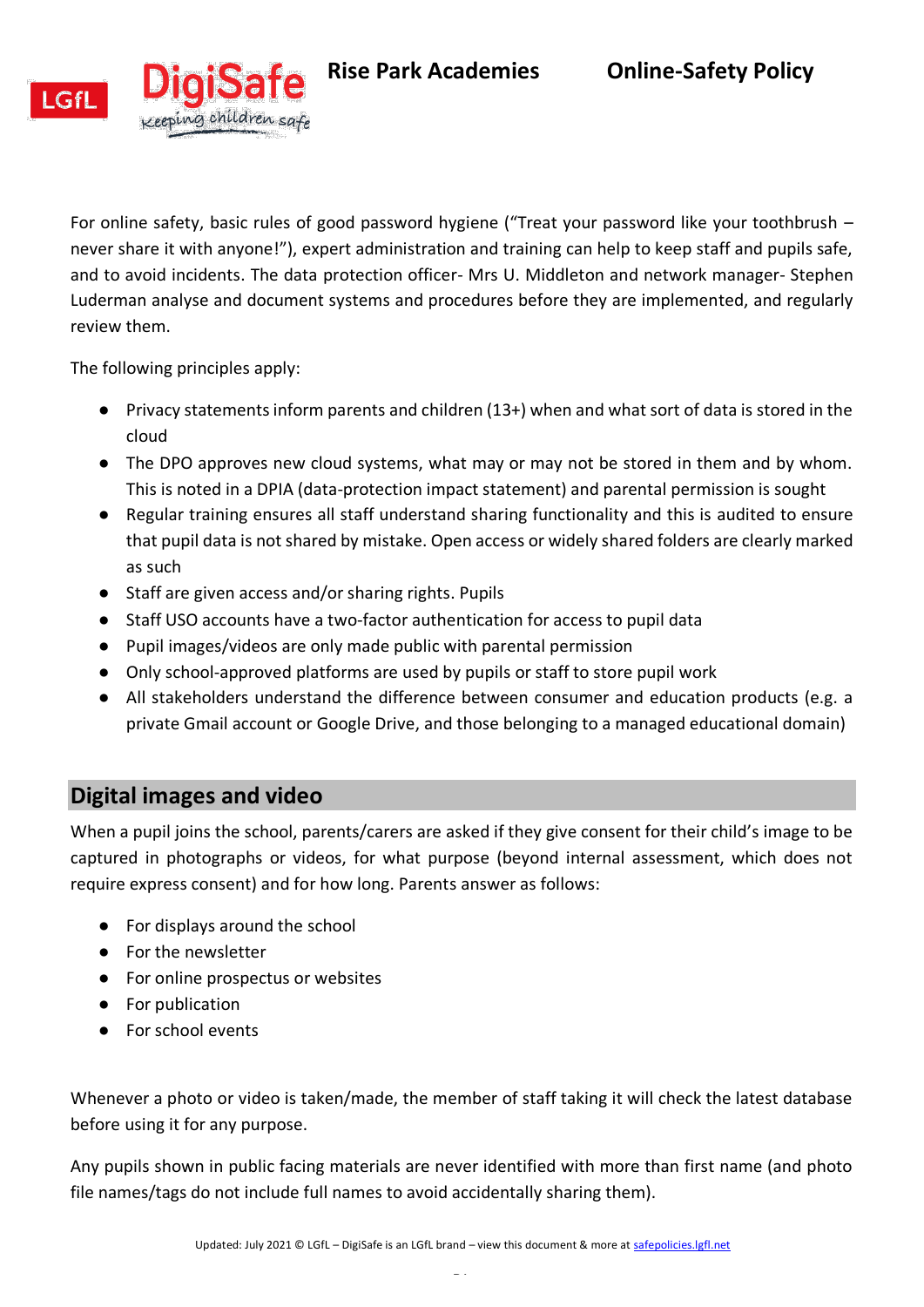

g children safe

**Rise Park Academies Online-Safety Policy** 

All staff are governed by their contract of employment and the school's Acceptable Use Policy, which covers the use of mobile phones/personal equipment for taking pictures of pupils, and where these are stored. At Rise Park Academies, no member of staff will ever use their personal phone to capture photos or videos of pupils (NB – many phones automatically back up photos).

Photos are stored on the school network in line with the retention schedule of the school Data Protection Policy.

Staff and parents are reminded often about the importance of not sharing without permission, due to reasons of child protection (e.g. looked-after children often have restrictions for their own protection), data protection, religious or cultural reasons, or simply for reasons of personal privacy. Further detail on this subject and a sample letter to parents for taking photos or videos at school events can be found at [parentfilming.lgfl.net](http://parentfilming.lgfl.net/)

We encourage young people to think about their online reputation and digital footprint, so we should be good adult role models by not oversharing (or providing embarrassment in later life – and it is not for us to judge what is embarrassing or not).

Pupils are taught about how images can be manipulated in their online safety education programme and also taught to consider how to publish for a wide range of audiences which might include governors, parents or younger children.

Pupils are advised to be very careful about placing any personal photos on social media. They are taught to understand the need to maintain privacy settings so as not to make public, personal information.

Pupils are taught that they should not post images or videos of others without their permission. We teach them about the risks associated with providing information with images (including the name of the file), that reveals the identity of others and their location. We teach them about the need to keep their data secure and what to do if they / or a friend are subject to bullying or abuse.

# <span id="page-29-0"></span>**Social media**

### <span id="page-29-1"></span>**Rise Park Academies' SM presence**

Rise Park Academies works on the principle that if we don't manage our social media reputation, someone else will.

Online Reputation Management (ORM) is about understanding and managing our digital footprint (everything that can be seen or read about the school online). Few parents will apply for a school place without first 'googling' the school, and the Ofsted pre-inspection check includes monitoring what is being said online (Mumsnet is a favourite).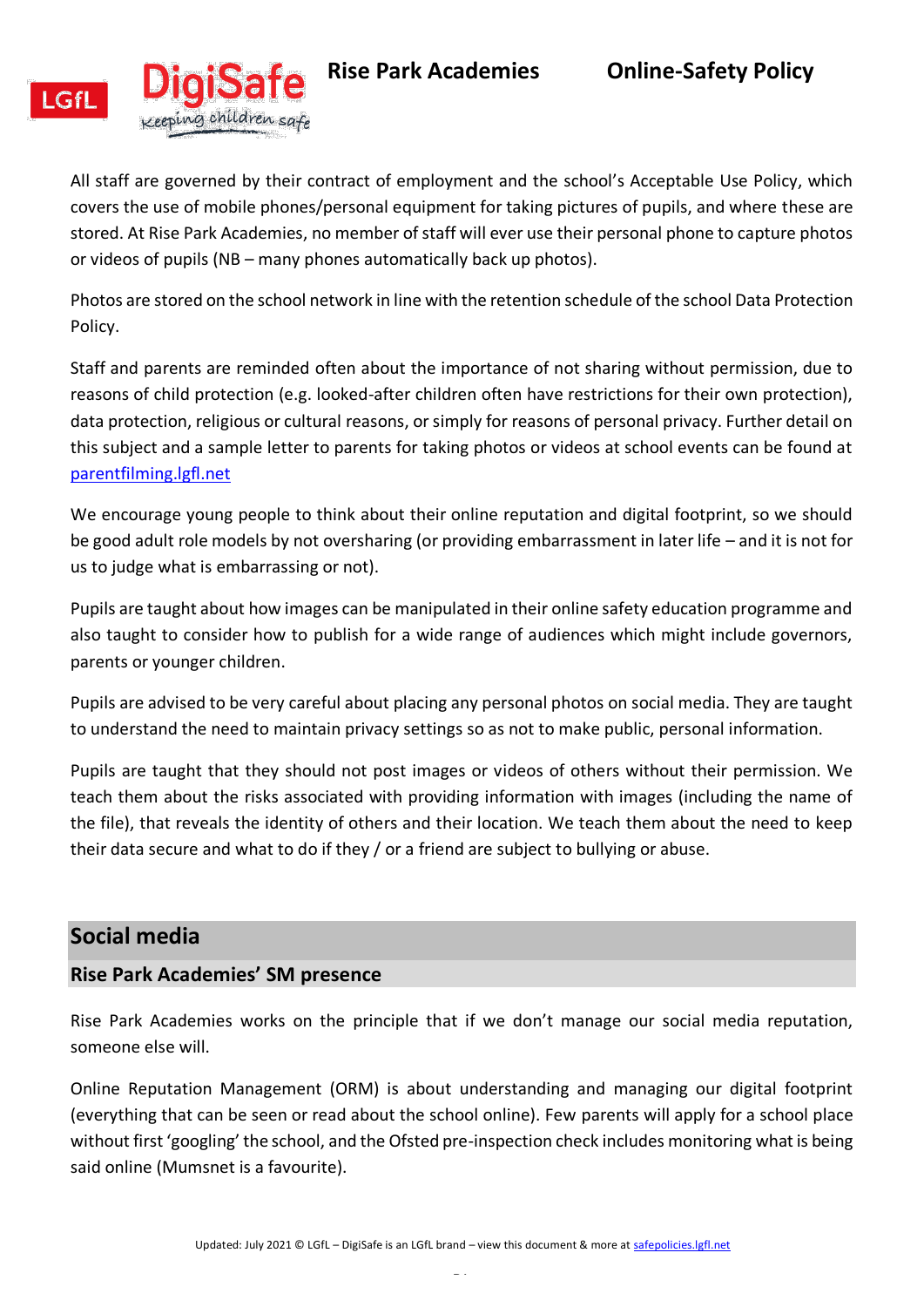



staff members') online reputation.

Accordingly, we manage and monitor our social media footprint carefully to know what is being said about the school and to respond to criticism and praise in a fair, responsible manner, even if there are no official/active school social media accounts.

Andrew Croft is responsible for managing our Twitter/Facebook/and other social media accounts and checking our Google reviews. He follows the guidance in the LGfL / Safer Internet Centre onlinereputation management document, which can be found [here.](https://static.lgfl.net/LgflNet/downloads/online-safety/LGfL-OS-Advice-Online-Reputation-Managment-for-Schools.pdf)

## <span id="page-30-0"></span>**Staff, pupils' and parents' SM presence**

Social media (including here all apps, sites and games that allow sharing and interaction between users) is a fact of modern life, and as a school, we accept that many parents, staff and pupils will use it. However, as stated in the acceptable use policies which all members of the school community sign, we expect everybody to behave in a positive manner, engaging respectfully with the school and each other on social media, in the same way as they would face to face.

This positive behaviour can be summarised as not making any posts which are or could be construed as bullying, aggressive, rude, insulting, illegal or otherwise inappropriate, or which might bring the school or (particularly for staff) teaching profession into disrepute. This applies both to public pages and to private posts, e.g. parent chats, pages or groups.

If parents have a concern about the school, we would urge them to contact us directly and in private to resolve the matter. If an issue cannot be resolved in this way, the school complaints procedure <https://www.riseparkinfants.co.uk/policies> <https://www.riseparkjuniors.co.uk/policies> should be followed. Sharing complaints on social media is unlikely to help resolve the matter, but can cause upset to staff, pupils and parents, also undermining staff morale and the reputation of the school (which is important for the pupils we serve).

Many social media platforms have a minimum age of 13 (PEGI rating 3+, note that WhatsApp is 16+), but the school regularly deals with issues arising on social media with pupils/students under the age of 13. We ask parents to respect age ratings on social media platforms wherever possible and not encourage or condone underage use. It is worth noting that OFCOM regulation is likely to require more stringent age verification measures over the coming years.

However, the school has to strike a difficult balance of not encouraging underage use at the same time as needing to acknowledge reality in order to best help our pupils/students to avoid or cope with issues if they arise. Online safety lessons will look at social media and other online behaviour, how to be a good friend online and how to report bullying, misuse, intimidation or abuse. However, children will often learn most from the models of behaviour they see and experience, which will often be from adults.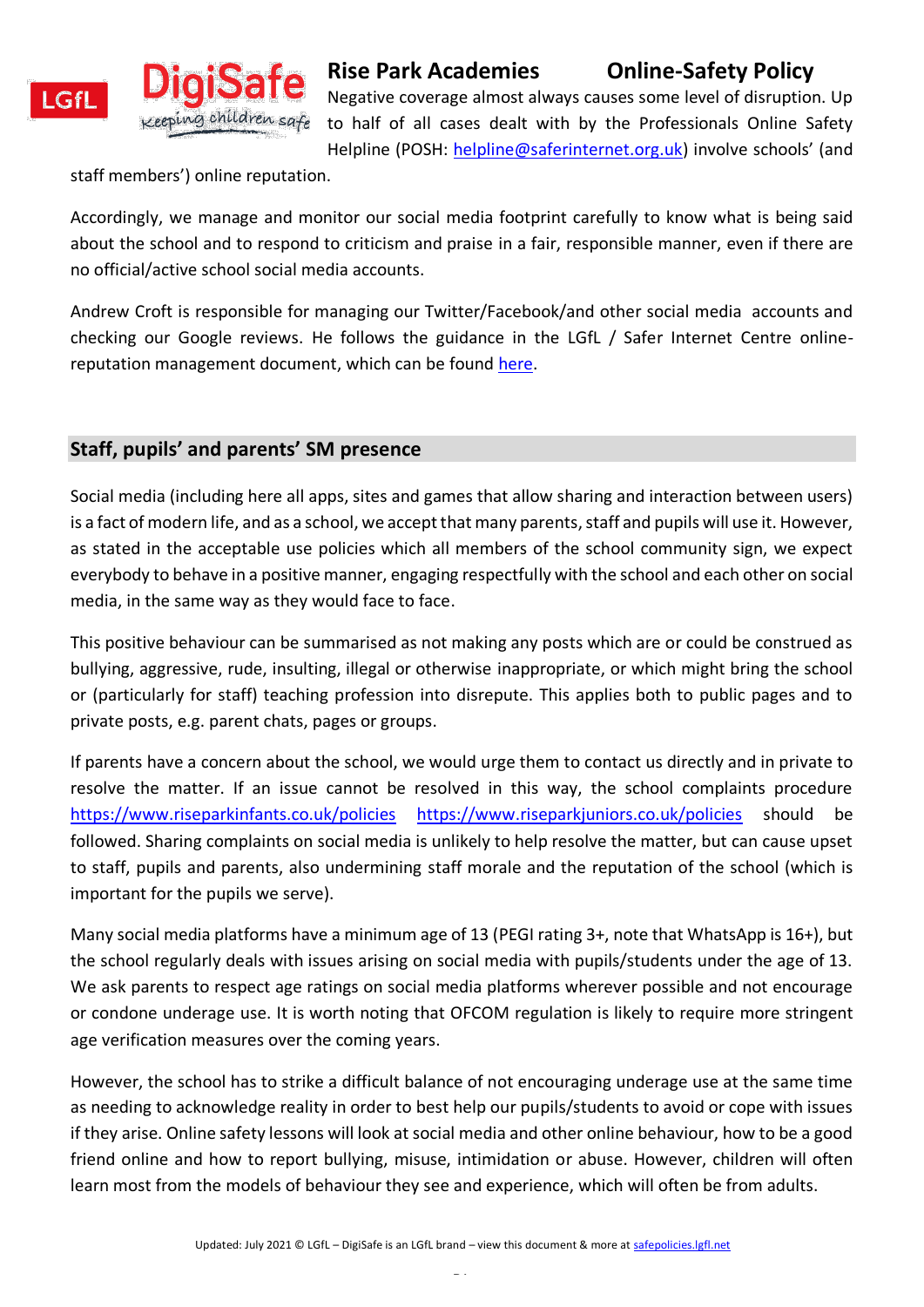



Parents can best support this by talking to their children about the apps, sites and games they use (you don't need to know them – ask your child to explain it to you), with whom, for how long, and when (late at night / in bedrooms is not helpful for a good night's sleep and productive teaching and learning at school the next day). You may wish to refer to the new Digital Family [Agreement](https://assets.publishing.service.gov.uk/government/uploads/system/uploads/attachment_data/file/947546/Sharing_nudes_and_semi_nudes_how_to_respond_to_an_incident_Summary_V2.pdf) to help establish shared expectations and the [Top Tips for Parents](https://static.lgfl.net/LgflNet/downloads/digisafe/Parent-Top-Tips-Safe-Online-Corona.pdf) poster along with relevant items and support available from [parentsafe.lgfl.net](https://parentsafe.lgfl.net/) and introduce the [Children's](https://www.childrenscommissioner.gov.uk/our-work/digital/5-a-day/)  [Commission Digital 5 A Day.](https://www.childrenscommissioner.gov.uk/our-work/digital/5-a-day/)

The school has an official Facebook and Twitter account (managed by Andrew Croft and will respond to general enquiries about the school, but asks parents/carers not to use these channels to communicate about their children.

Email is the official electronic communication channel between parents and the school, and between staff and pupils. The school also use Class Dojo and Google Classroom to communicate.

Pupils/students are not allowed\* to be 'friends' with or make a friend request\*\* to any staff, governors, volunteers and contractors or otherwise communicate via social media.

Pupils/students are discouraged from 'following' staff, governor, volunteer or contractor public accounts (e.g. following a staff member with a public Instagram account). However, we accept that this can be hard to control (but this highlights the need for staff to remain professional in their private lives). In the reverse situation, however, staff must not follow such public student accounts.

\* Exceptions may be made, e.g. for pre-existing family links, but these must be approved by the Headteacher/Principal, and should be declared upon entry of the pupil or staff member to the school).

\*\* Any attempt to do so may be a safeguarding concern or disciplinary matter and should be notified to the DSL (if by a child) or to the Headteacher (if by a staff member).

Staff are reminded that they are obliged not to bring the school or profession into disrepute and the easiest way to avoid this is to have the strictest privacy settings and avoid inappropriate sharing and oversharing online. They should never discuss the school or its stakeholders on social media and be careful that their personal opinions might not be attributed to the school, trust or local authority, bringing the school into disrepute.

The serious consequences of inappropriate behaviour on social media are underlined by the fact that during the last 5 years, there have been 263 Prohibition Orders issued by the Teacher Regulation Agency to teaching staff that involved misuse of social media/technology.

All members of the school community are reminded that particularly in the context of social media, it is important to comply with the school policy on Digital Images and Video (see page ) and permission is sought before uploading photographs, videos or any other information about other people.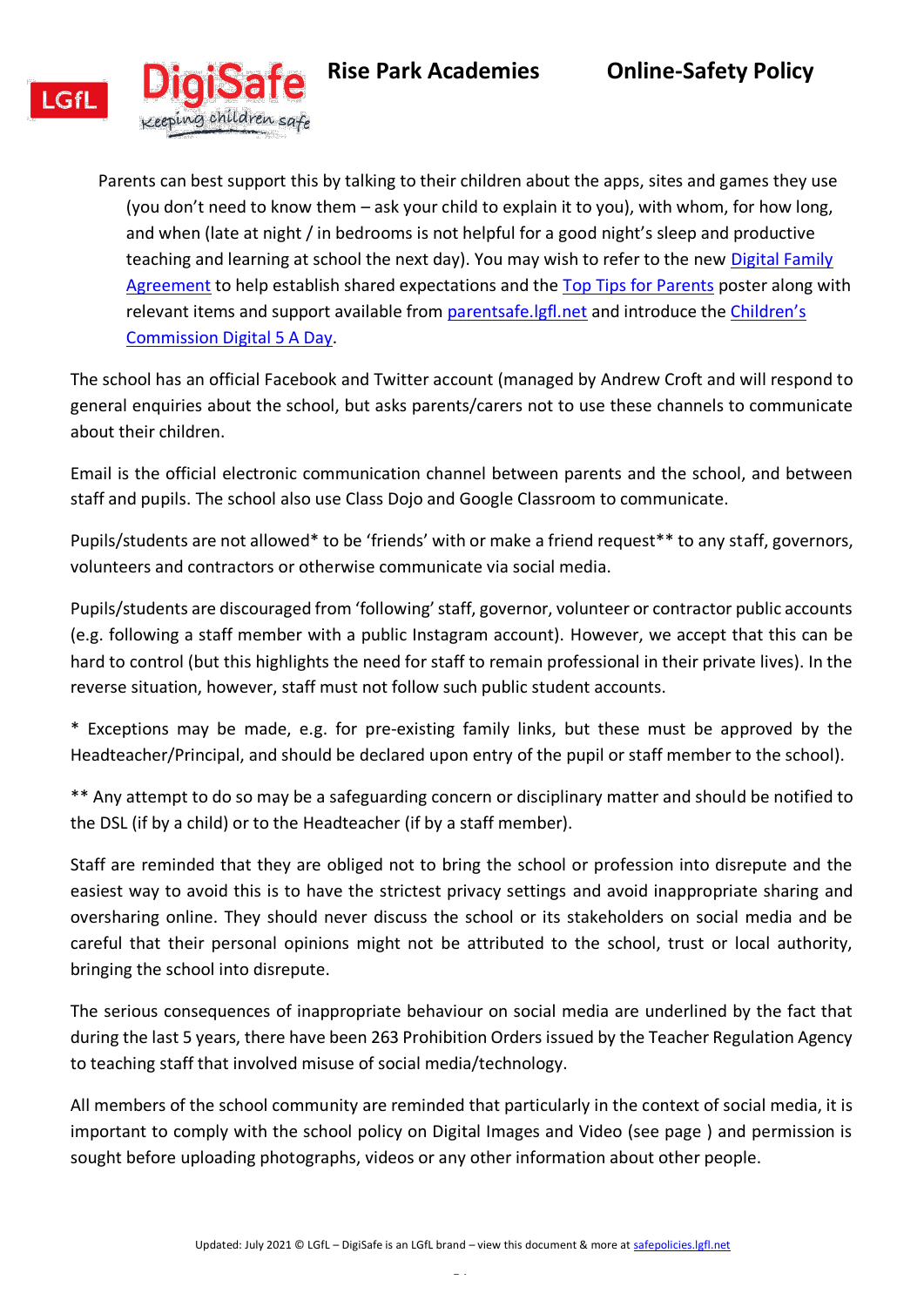

# **Rise Park Academies Online-Safety Policy**

The statements of the Acceptable Use Policies (AUPs) which all members of the school community have signed are also relevant to social media activity, as is the school's Data Protection Policy. [Data](https://9d82e839-e0a8-47ed-8e15-17b0791865a7.filesusr.com/ugd/249a54_987b29d075a544e4b1bdedaa42d1a6d8.pdf) 

#### **[Protection Policy](https://9d82e839-e0a8-47ed-8e15-17b0791865a7.filesusr.com/ugd/249a54_987b29d075a544e4b1bdedaa42d1a6d8.pdf)**

### <span id="page-32-0"></span>**Device usage**

Remind those with access to school devices about rules on the misuse of school technology – devices used at home should be used just like if they were in full view of a teacher or colleague. Please read the following in conjunction with acceptable use policies and the following sections of this document which all impact upon device usage: copyright, data protection, social media, misuse of technology, and digital images and video.

#### <span id="page-32-1"></span>**Personal devices including wearable technology and bring your own device (BYOD)**

- **Pupils/students** in Year 6 are allowed to bring mobile phones in for their journey to and from school, but not when moving around the school buildings. During lessons, phones must remain turned off at all times. Any attempt to use a phone in lessons without permission or to take illicit photographs or videos will lead to the withdrawal of mobile privileges. Important messages and phone calls to or from parents can be made at the school office, which will also pass on messages from parents to pupils in emergencies.
- **All staff who work directly with children** should leave their mobile phones on silent and only use them in private staff areas during school hours. See also the Digital images and video section on page and Data protection and data security section on page . Child/staff data should never be downloaded onto a private phone. If a staff member is expecting an important personal call when teaching or otherwise on duty, they may leave their phone with the school office to answer on their behalf or ask for the message to be left with the school office.
- **Volunteers, contractors, governors** should leave their phones in their pockets and turned off. Under no circumstances should they be used in the presence of children or to take photographs or videos. If this is required (e.g. for contractors to take photos of equipment or buildings), permission of the headteacher should be sought (the headteacher may choose to delegate this) and this should be done in the presence of a member staff.
- **Parents** are asked to leave their phones in their pockets and turned off when they are on site. They should ask permission before taking any photos, e.g. of displays in corridors or classrooms, and avoid capturing other children. When at school events, please refer to the Digital images and video section of this document on page [\(parentfilming.lgfl.net](https://parentfilming.lgfl.net/) may provide further useful guidance). Parents are asked not to call pupils on their mobile phones during the school day; urgent messages can be passed via the school office.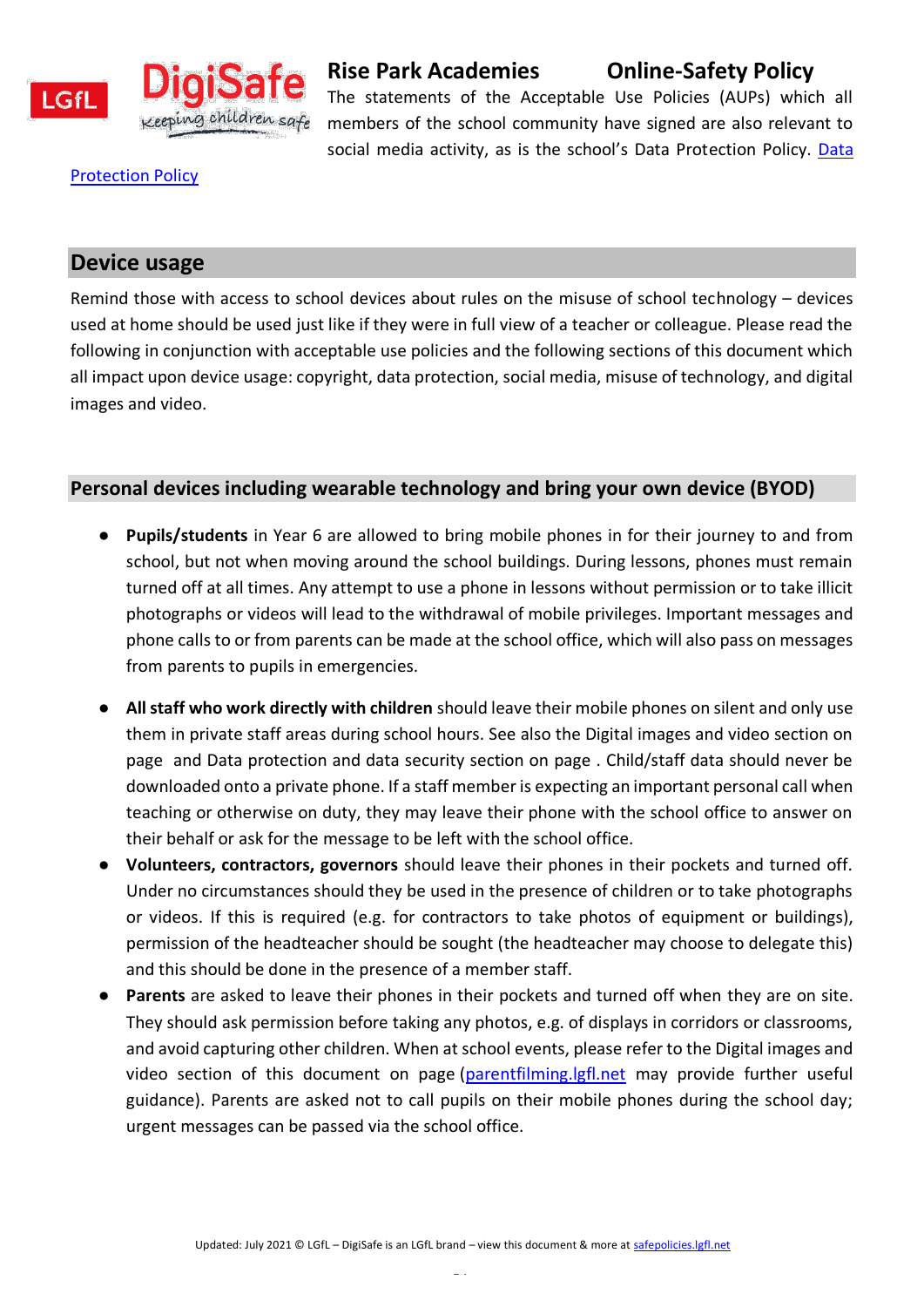

### **Network / internet access on school devices**

- <span id="page-33-0"></span>● **Pupils** are not allowed networked file access via personal devices.
- **Home devices** –Chromebook devices are issues to some children in school closures. These are restricted to the apps/software installed by the school and may be used for learning only at home, but all usage may be tracked. The devices are filtered through LGFL HomeProtect App.
- **All staff who work directly with children** should leave their mobile phones on silent and only use them in private staff areas during school hours. See also the Digital images and video section on page and Data protection and data security section on page . Child/staff data should never be downloaded onto a private phone.
- **Volunteers, contractors, governors and visitors** have restricted access to the wireless internet on personal device and are given a temporary guest key for visitors. The Wifi is linked to LGFL and visitors are subject to LGFL restrictions.
- <span id="page-33-1"></span>● Parents have no access to the school network or wireless internet on personal devices.

#### **Trips / events away from school**

For school trips/events away from school, teachers will have use of a mobile phone and this number used for any authorised or emergency communications with pupils/students and parents. Any deviation from this policy (e.g. by mistake or because the school phone will not work) will be notified immediately to the Headteacher. Teachers using their personal phone in an emergency will ensure that the number is hidden to avoid a parent or student accessing a teacher's private phone number.

#### <span id="page-33-2"></span>**Searching and confiscation**

In line with the DfE guidance '[Searching, screening and confiscation: advice for schools](https://assets.publishing.service.gov.uk/government/uploads/system/uploads/attachment_data/file/674416/Searching_screening_and_confiscation.pdf)', the Headteacher/Principal and staff authorised by them have a statutory power to search pupils/property on school premises. This includes the content of mobile phones and other devices, for example as a result of a reasonable suspicion that a device contains illegal or undesirable material, including but not exclusive to sexual images, pornography, violence or bullying.

Full details of the school's search procedures are available in the school Behaviour Policy <https://www.riseparkinfants.co.uk/policies><https://www.riseparkjuniors.co.uk/policies>